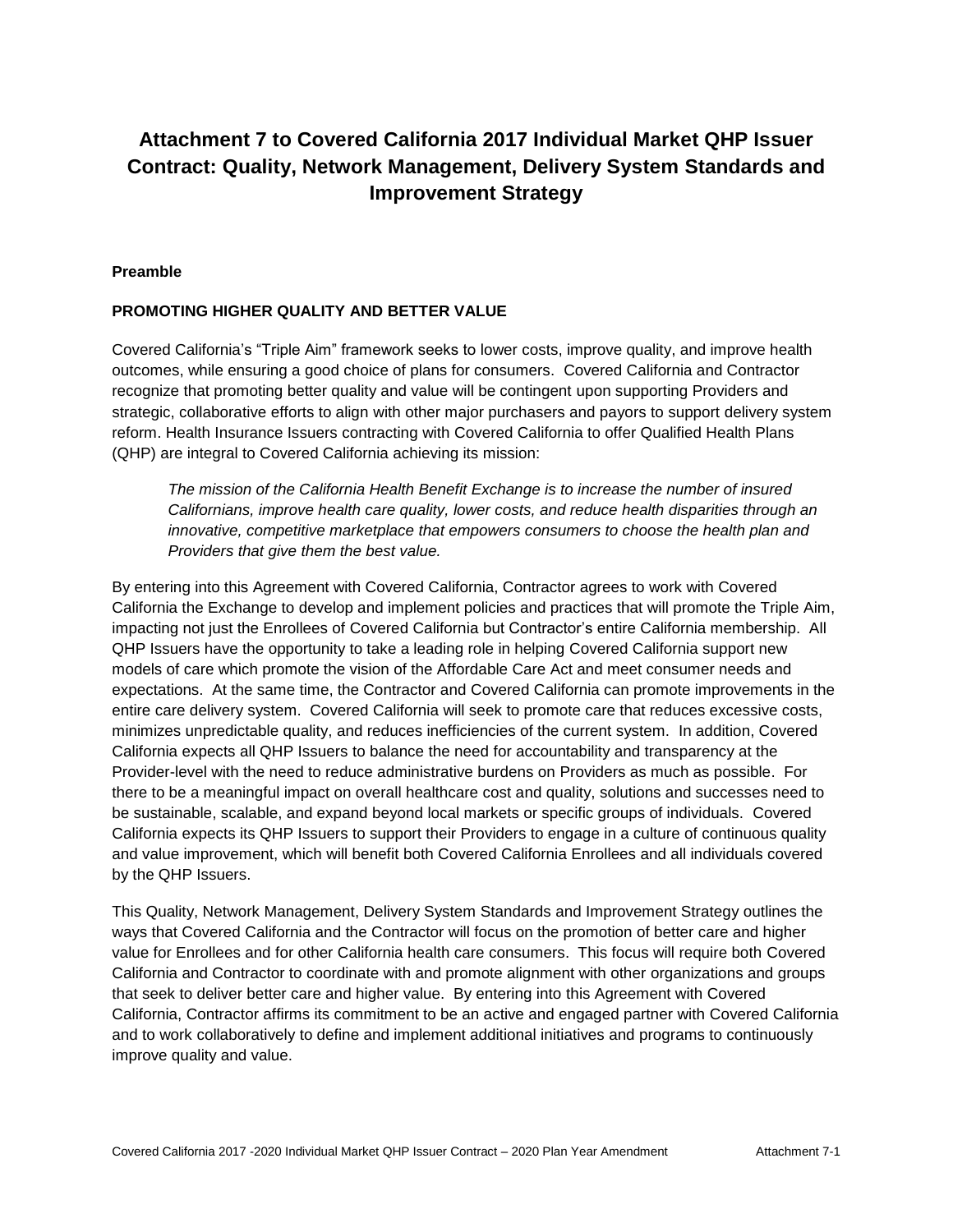Covered California and Contractor recognize that driving the significant improvements needed to ensure better quality care is delivered at lower cost will require tactics and strategies that extend beyond the term of this agreement. Success will depend on establishing targets based on current performance, national benchmarks, and the best improvement science conducting rigorous evaluation of progress and adjusting goals annually based on experience. This Attachment 7 contains numerous reports that will be required as part of the annual certification and contracting process with QHP Issuers. Contractor shall submit all required reports as defined in this Attachment and listed in the annual "Contract Reporting Requirements" table found on Covered California's Extranet site (Plan Home, in the Resources folder, Contract Reporting Compliance subfolder). This information will be used for negotiation and evaluation purposes regarding any extension of this Agreement and will be reported as required in the annual application for certification.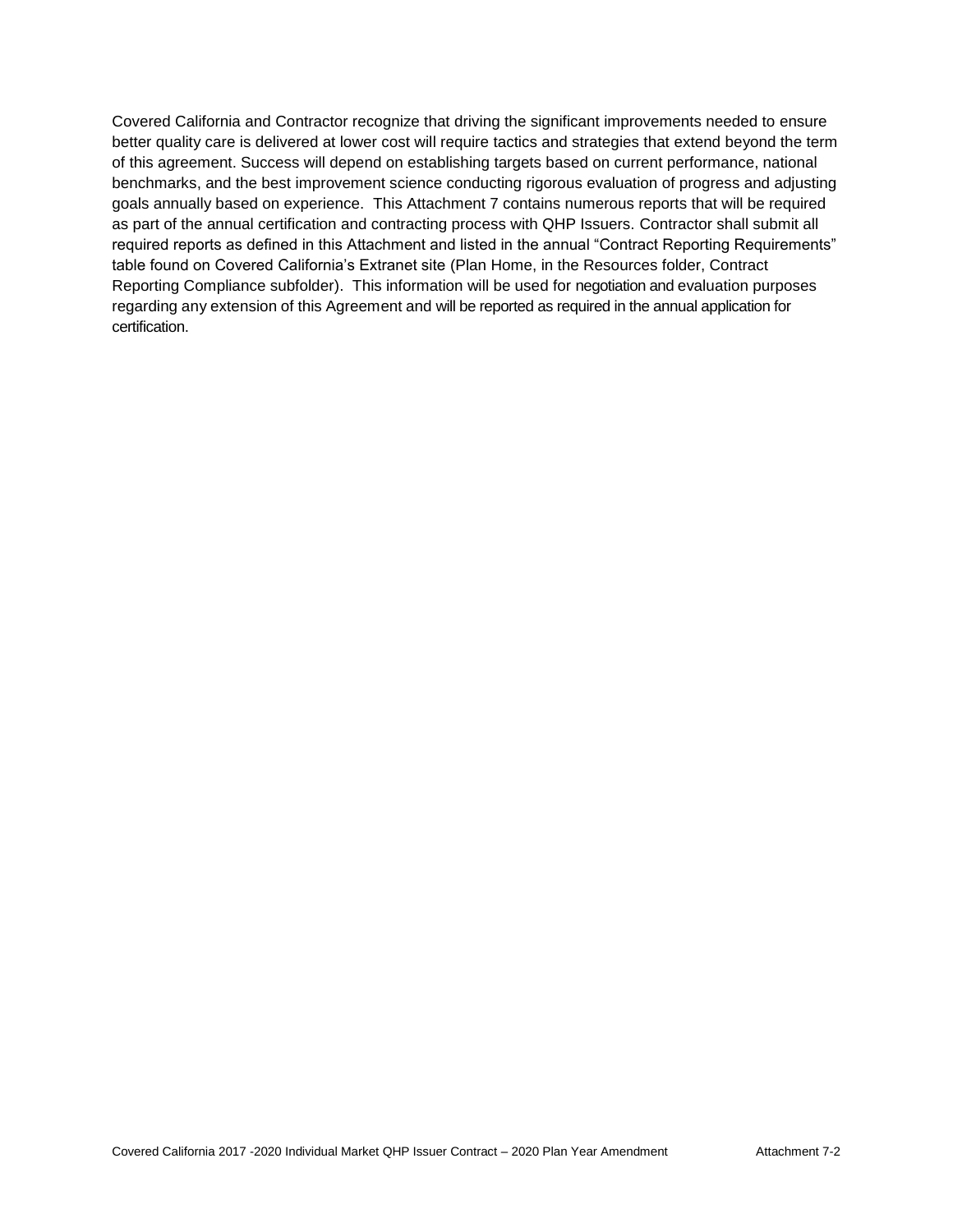# **ARTICLE 1 IMPROVING CARE, PROMOTING BETTER HEALTH AND LOWERING COSTS**

# **1.01 Coordination and Cooperation**

Contractor and Covered California agree that the Quality, Network Management, Delivery System Standards and Improvement Strategy serve as a starting point for what must be ongoing, refined, and expanded efforts to promote improvements in care for Enrollees and across Contractor's California members. Improving and building on these efforts to improve care and reduce administrative burdens will require active partnership between Covered California and Contractor, but also with Providers, consumers, and other important stakeholders.

- 1) Covered California shall facilitate ongoing discussions with Contractor and other stakeholders through Covered California's Plan Management and Delivery System Reform Advisory Group and through other forums as may be appropriate to work with Contractors to assess the elements of this section and their impact, and ways to improve upon them, on:
	- (a) Enrollees and other consumers;
	- (b) Providers in terms of burden, changes in payment and rewarding the Triple Aim of improving care, promoting better health, and lowering costs; and
	- (c) Contractors in terms of the burden of reporting and participating in quality or delivery system efforts.
- 2) Contractor agrees to participate in Covered California advisory and planning processes, including participating in the Plan Management and Delivery System Reform Advisory Group.

# **1.02 Ensuring Networks are Based on Value**

Central to its contractual requirements of its QHP Issuers, Covered California requirements include multiple elements related to ensuring that QHP Issuers' plans and networks provide quality care, including Network Design (Section 3.3.2), the inclusion of Essential Community Providers (Section 3.3.3) and a wide range of elements detailed in this Attachment. To complement these provisions and to promote accountability and transparency of Covered California's expectation that network design and Provider selection considers quality and patient experience in addition to cost and efficiency, the Contractor shall:

- 1) Include quality, which may include clinical quality, patient safety and patient experience, and cost in all Provider and facility selection criteria when designing and composing networks for inclusion in Covered California products.
- 2) Contractor will be required to report to Covered California as part of its annual application for certification for purposes of negotiations, how it meets this requirement and the basis for the selection of Providers or facilities in networks available to Enrollees. This will include a detailed description of how cost, clinical quality, patient reported experience or other factors are considered in network design and Provider or facility selection. Information submitted in the application for certification for 2021 may be made publicly available by Covered California.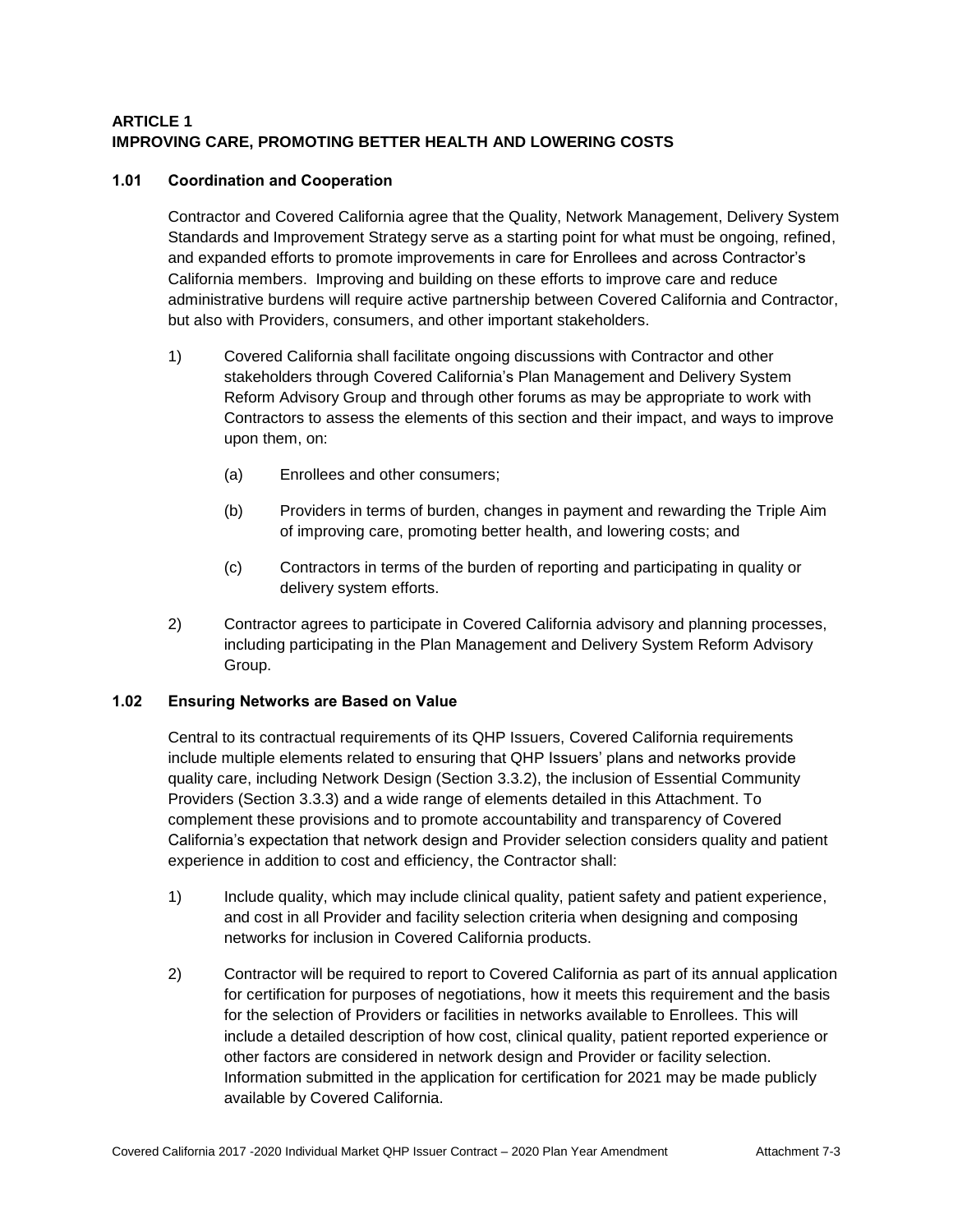- 3) Covered California expects Contractor to only contract with Providers and hospitals that demonstrate they provide quality care and promote the safety of Enrollees at a reasonable price. To meet this expectation, by year end 2019, Covered California will work with Cal Hospital Compare and its QHP Issuers to identify areas of "outlier poor performance" for hospitals based on variation analysis. As part of this process, Covered California will engage experts in quality and cost variation and shall consult with Providers throughout California. By year end 2020 QHP Issuers will be expected to either exclude those Providers that are "outlier poor performers" on either cost or quality from Covered California Provider networks or to document each year in its application for certification the rationale for continued contracting with each Provider that is identified as a "poor performing outlier" and efforts the Provider is undertaking to improve performance. Rationales for continued inclusion of Providers may include the impact on consumers in terms of geographical access and their out-of-pocket costs, or other justification provided by the QHP Issuers. QHP Issuers rationale for inclusion of outliers on cost or quality will be released to the public by Covered California. Selection of specific measures of cost and quality, as well as criteria for defining "outlier poor performance" in a way that can be implemented consistently across Contractors will be established by Covered California based on national benchmarks, analysis of variation in California performance which shall include consideration of hospital case mix and services provided, best existing science of quality improvement, and effective engagement of stakeholders. Covered California does not expect Contractor to base outlier performance, and potential network removal decisions, on one quality or cost measure alone. Contractor agrees to participate in these collaborative processes to establish definitions. Reports from Contractor must detail implementation of such criteria through contractual requirements and enforcement, monitoring and evaluation of performance, consequences of noncompliance, corrective action and improvement plans if appropriate, and plans to transition patients from the care of Providers with poor performance. Such information may be made publicly available by Covered California.
- 4) Contractor will report as requested how Enrollees with conditions that require highly specialized management (e.g. transplant patients and burn patients) are managed by Providers with documented special experience and proficiency based on volume and outcome data, such as Centers of Excellence. In addition, to the extent that the Contractor uses Centers of Excellence more broadly, it will report as requested, the basis for inclusion of such Centers of Excellence, the method used to promote consumers' usage of these Centers, and the utilization of these Centers by Enrollees.
- 5) While Covered California welcomes QHP Issuers' use of Centers of Excellence, which may include design incentives for consumers, the current standard benefit designs do not envision or allow for "tiered" in-network Providers.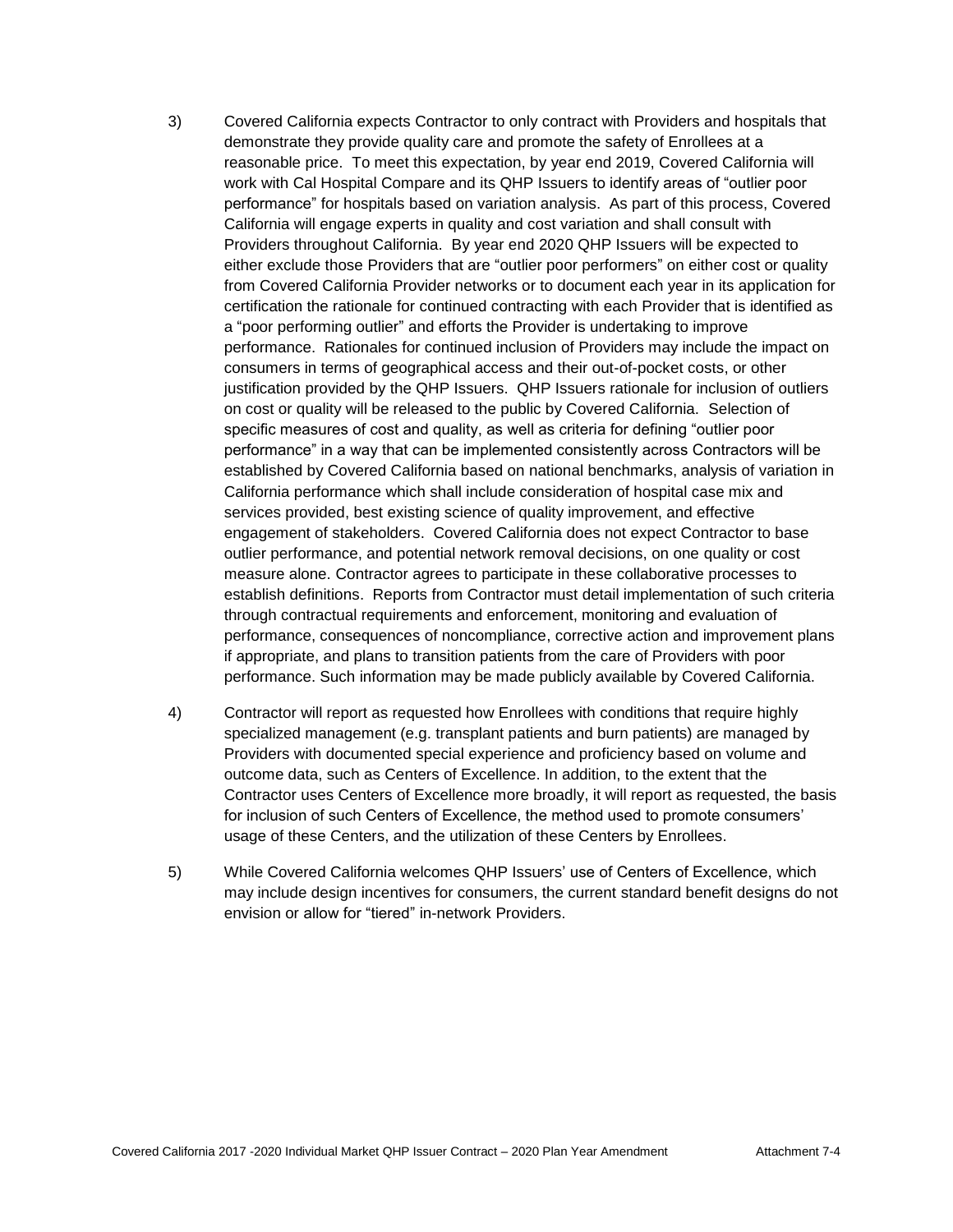# **1.03 Demonstrating Action on High Cost Providers**

Affordability is core to Covered California's mission to expand the availability of insurance coverage and promoting the Triple Aim. The wide variation in unit price and total costs of care charged by Providers, with some Providers charging far more for care irrespective of quality, is one of the biggest contributors to high costs of medical services.

- 1) Contractor will be required to report to Covered California as part of its annual application for certification, which will be used for negotiation purposes:
	- (a) The factors it considers in assessing the relative unit prices and total costs of care;
	- (b) The extent to which it adjusts or analyzes the reasons for cost factors based on elements such as area of service, population served, market dominance, services provided by the facility (e.g., trauma or tertiary care), or other factors;
	- (c) How such factors are used in the selection of Providers or facilities in networks available to Enrollees; and
	- (d) The identification of specific hospitals and their distribution by cost deciles or describe other ways Providers and facilities are grouped by costs such as comparison of costs as a percentage of Medicare costs and the percentage of costs for Contractor that are expended in each cost decile. Contractor understands that it is the desire and intention of Covered California to expand this identification process to include other Providers and facilities in future years.
- 2) In its annual application for certification, which will be used for negotiation purposes, Contractor will be required to report on its strategies to ensure that contracted Providers are not charging unduly high prices, and for what portions of its entire enrolled population it applies each strategy, which may include:
	- (a) Telehealth;
	- (b) Use of Centers of Excellence;
	- (c) Design of Networks (see Article 1.02);
	- (d) Reference Pricing; and
	- (e) Efforts to make variation in Provider or facility cost transparent to consumers and the use of such tools by consumers.
- 3) By year end 2019, Contractor will be expected to exclude hospitals and other facilities that demonstrate outlier high cost from Provider networks serving Covered California or to document each year in its application for certification the rationale for continued contracting with each hospital that is identified as a high cost outlier and efforts that the hospital or facility is undertaking to lower its costs. Covered California does not expect Contractor to base outlier performance, and potential network removal decisions, on one quality or cost measure alone.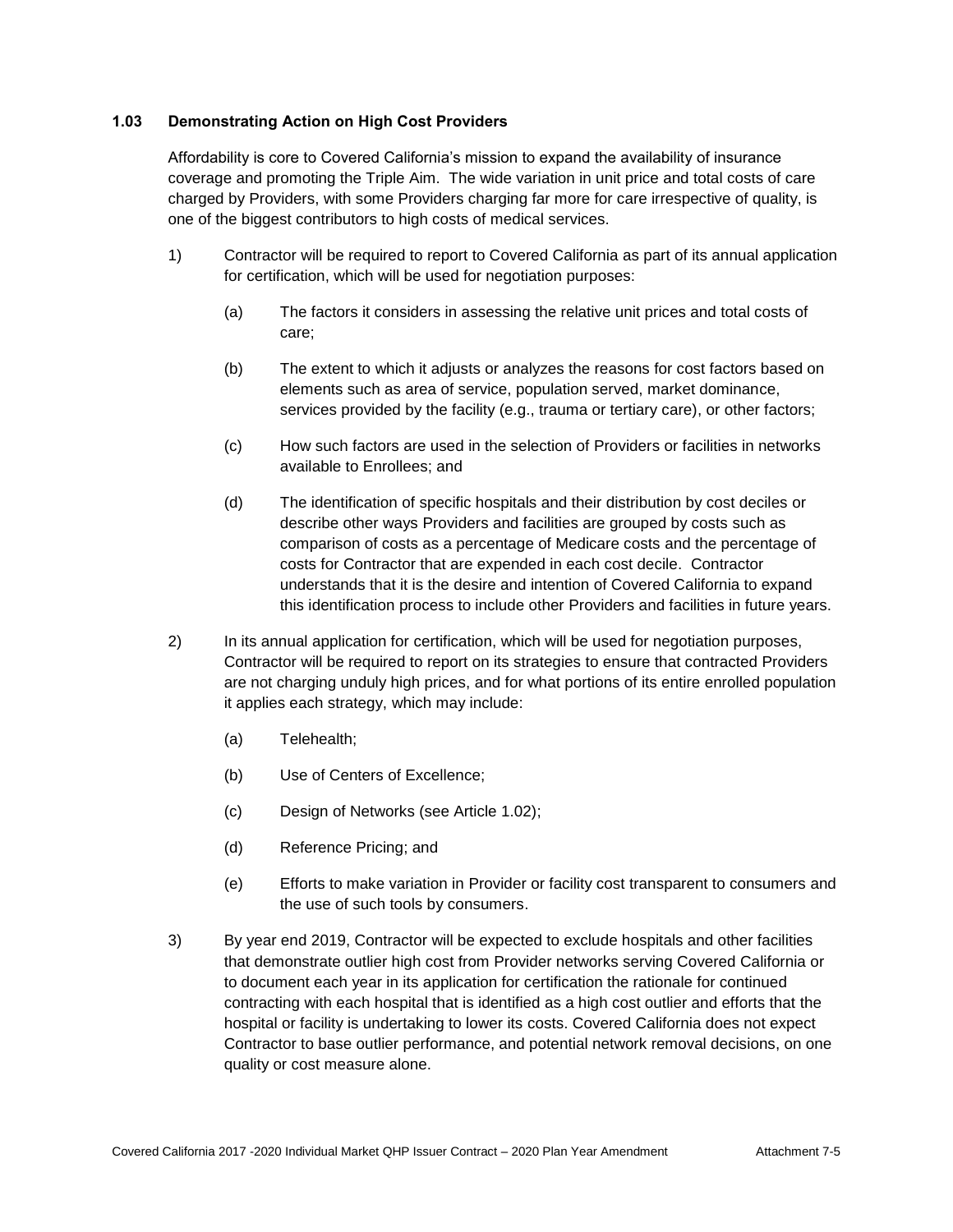# **1.04 Demonstrating Action on High Cost Pharmaceuticals**

Appropriate treatment with pharmaceuticals is often the best clinical strategy to treating conditions, as well as managing chronic and life-threatening conditions. Covered California expects its Contractor to ensure that its Enrollees get timely access to appropriate prescription medications. At the same time, Covered California is concerned with the trend in rising prescription drug costs, including those in specialty pharmacy, and compounding increases in costs of generic drugs, which reflect a growing driver of total cost of care.

Contractor will be required to report in its annual application for certification for negotiation purposes, a description of its approach to achieving value in delivery of pharmacy services, which should include a strategy in each of the following areas:

- 1) Contractor must describe how it considers value in its selection of medications for use in its formulary, including the extent to which it applies value assessment methodology developed by independent groups or uses independent drug assessment reports on comparative effectiveness and value to design benefits, negotiate prices, develop pricing for consumers, and determine formulary placement and tiering within Covered California standard benefit designs. Contractor shall report the specific ways they use a value assessment methodology or independent reports to improve value in pharmacy services and indicate which of the following sources it relies upon:
	- (a) Drug Effectiveness Review Project (DERP)
	- (b) NCCN Resource Stratification Framework (NCCN‐RF)
	- (c) NCCN Evidence Blocks (NCCN‐EB)
	- (d) ASCO Value of Cancer Treatment Options (ASCO‐VF)
	- (e) ACC/AHA Cost/Value Methodology in Clinical Practice Guidelines
	- (f) Oregon State Health Evidence Review Commission Prioritization Methodology
	- (g) Premera Value‐Based Drug Formulary (Premera VBF)
	- (h) DrugAbacus (MSKCC) (DAbacus)
	- (i) The ICER Value Assessment Framework (ICER‐VF)
	- (j) Real Endpoints
	- (k) Blue Cross/Blue Shield Technology Evaluation Center
	- (l) International Assessment Processes (e.g., United Kingdom's National Institute for Health and Care Excellence – "NICE")
	- (m) Other (please identify)
- 2) Contractor shall describe how its construction of formularies is based on total cost of care rather than on drug cost alone;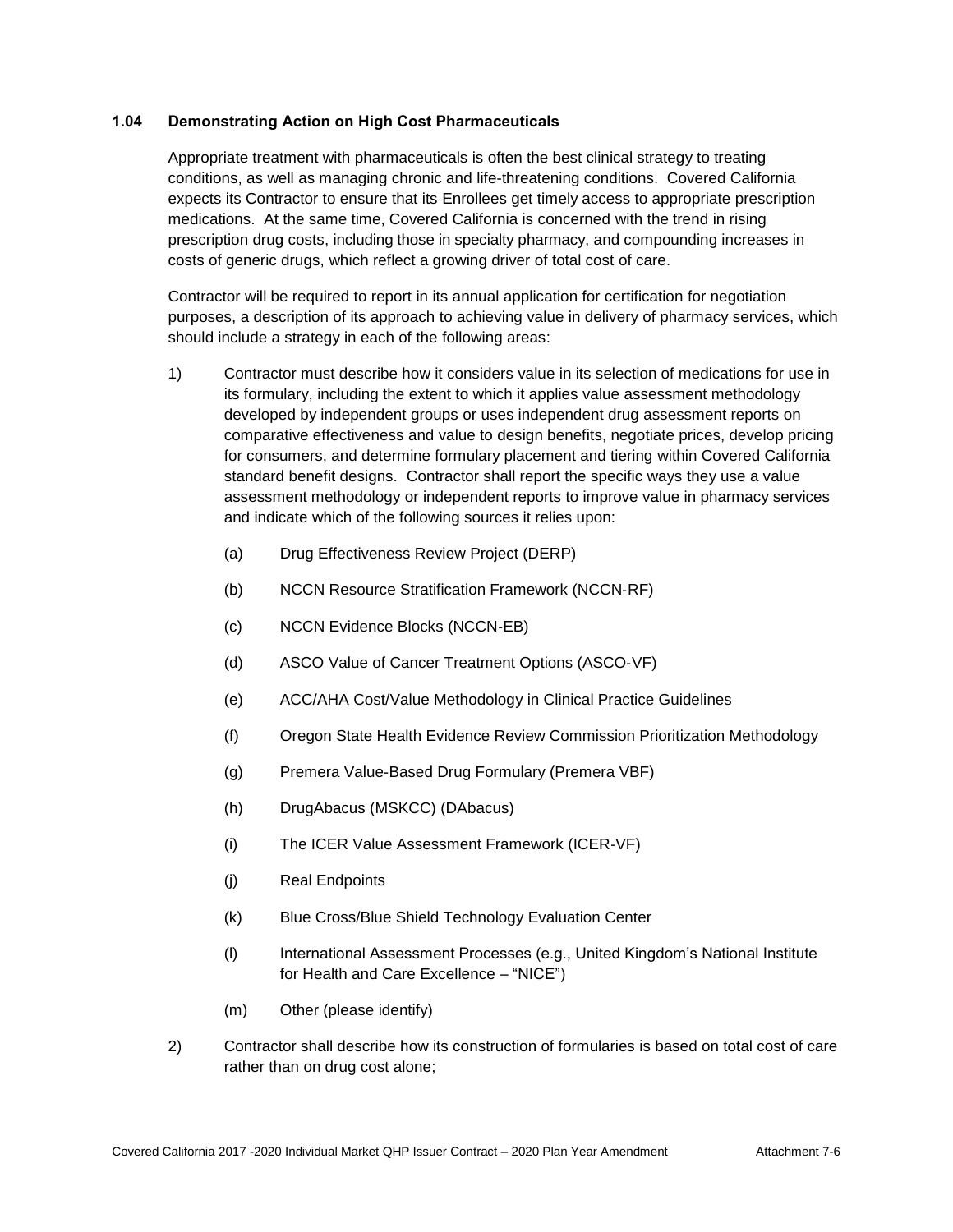- 3) Contractor shall describe its process for managing specialty pharmacy and biologics management;
- 4) Contractor must describe how it provides decision support for prescribers and consumers related to the clinical efficacy and cost impact of treatments and their alternatives.

# **1.05 Quality Improvement Strategy**

Starting with the application for certification for 2017, Contractor is required under the Affordable Care Act and regulations from CMS to implement a Quality Improvement Strategy (QIS). The core CMS requirement for the QIS is to align Provider and Enrollee market-based incentives with delivery system and quality targets.

Contractor agrees to align its QIS with the contractual requirements and initiatives of Covered California and to report on its multi-year strategy and first-year plan for implementing each initiative through the annual certification application submitted to Covered California, which will be used for negotiation purposes during the application process. Contractor understands that the application serves as the reporting mechanism and measurement tool for assessing Contractor QIS work plans and progress in achieving improvement targets with respect to each of Covered California quality and delivery system reform initiatives.

Contractor understands that Covered California will seek increasingly detailed reports over time that will facilitate the assessment of the impacts of each initiative which will include:

- (a) The percentage, number, and performance of total participating Providers;
- (b) The number and percent of Enrollees participating in the initiative;
- (c) The number and percent of all the Contractor's covered lives participating in the initiative; and
- (d) The results of Contractor's participation in this initiative, including clinical, patient experience, and cost impacts.

# **1.06 Participation in Collaborative Quality Initiatives**

Covered California believes that improving health care quality and reducing costs can only be done over the long-term through collaborative efforts that effectively engage and support clinicians and other Providers of care. There are many established statewide and national collaborative initiatives for quality improvement that are aligned with priorities established by Covered California with requirements specified below.

- 1) Effective January 1, 2017, Contractor must participate in:
	- (a) Smart Care California: Sponsored by Covered California, DHCS, and CalPERS, this multi-stakeholder work group facilitated by the Integrated Healthcare Association (IHA), will provide guidance and steer the delivery system to drive appropriate use of C-sections, prescription of opioids, and low back pain. <https://www.iha.org/our-work/insights/smart-care-california>
		- i. The C-section work aligns with activities underway through the California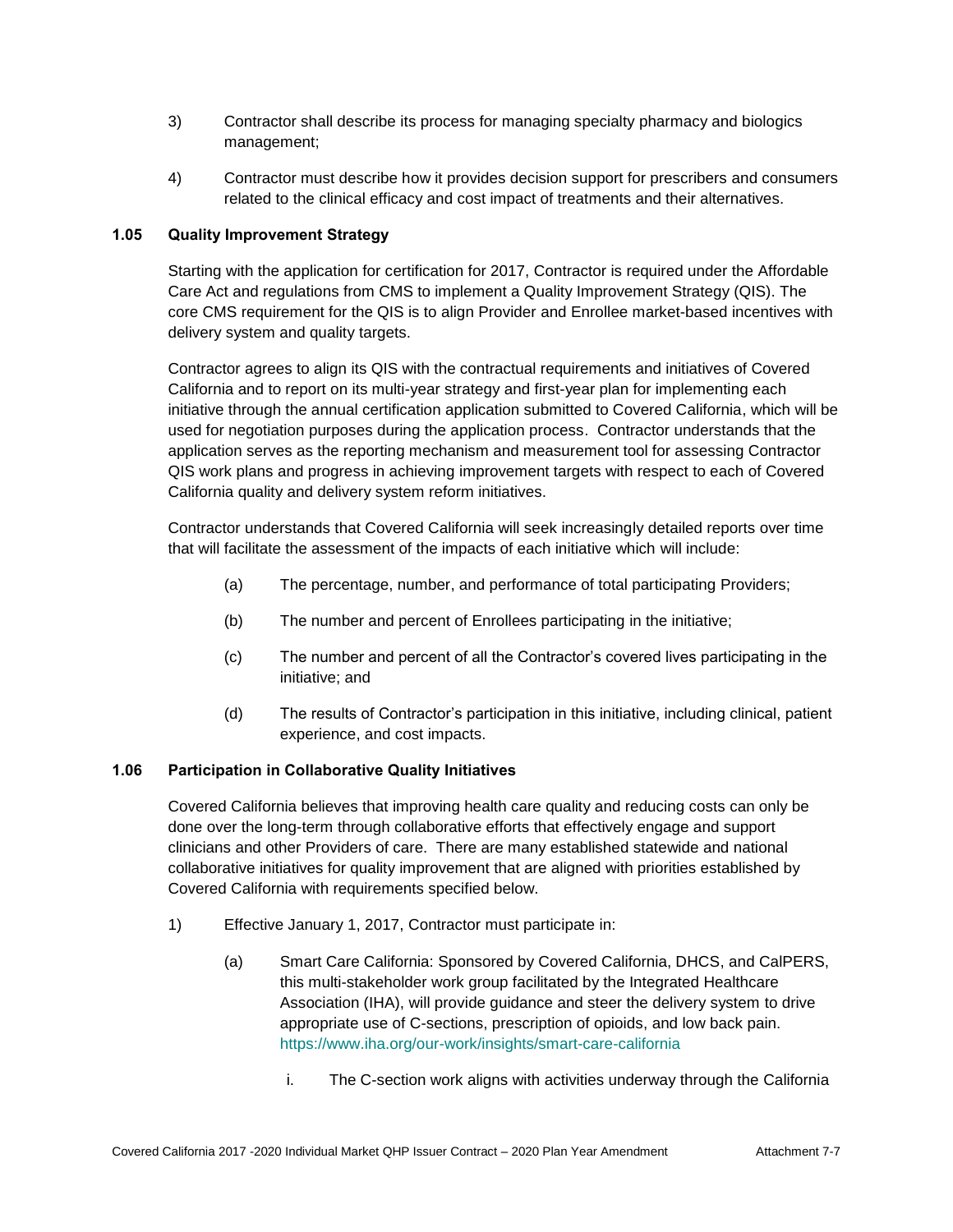Maternal Quality Care Collaborative (CMQCC) which provides statewide analysis of variation and promotes the appropriate use of C-sections with associated reductions in maternal and newborn mortality and morbidity. <https://www.cmqcc.org/> (See Article 5, Section 5.03)

- ii. A key element of the change for all three focus areas is promoting best practices through provider and consumer decision support, for example through the Choosing Wisely campaign from Consumer Reports. [https://www.iha.org/our-work/insights/smart-care-california](https://gcc01.safelinks.protection.outlook.com/?url=https%3A%2F%2Fwww.iha.org%2Four-work%2Finsights%2Fsmart-care-california&data=02%7C01%7CLisa.Schenck%40covered.ca.gov%7C8ba96e6deb3d4505e27708d6be105606%7C466d2f7db1424b9c8cddeba5537a0f27%7C0%7C0%7C636905374708798426&sdata=OtXQW7PKefhzwOUQcyFTyh85xBruzs8OVyE49%2BV2yUs%3D&reserved=0) (See Article 7, Section 7.04)
- 2) Covered California is interested in Contractors' participation in other collaborative initiatives. As part of the annual application for certification for negotiation purposes, Contractor will be required to report to Covered California its participation in any of the following collaboratives, or other similar activities not listed:
	- (a) CMMI's Transforming Clinical Practices, administered by:
		- i. Children's Hospital of Orange County,
		- ii. LA Care,
		- iii. National Rural Accountable Care Consortium,
		- iv. California Quality Collaborative of PBGH, and
		- v. VHA/UHC Alliance NewCo, Inc.

All five of these collaboratives are coaching accessible, data-driven, team-based care over the course of the grant 2015-2019. <https://innovation.cms.gov/initiatives/Transforming-Clinical-Practices/> (See Article 4, Section 4.02)

(b) Partnership for Patients: The CMS Innovation Center (CMMI) implemented this program focused on hospital patient safety, which between 2012 and 2014 resulted in 87,000 fewer deaths, mostly in 2013-14. The 2017 grants to build on this work have been distributed to Hospital Improvement Innovation Networks (HIINs) around the country including several in California. <https://partnershipforpatients.cms.gov/> (See Article 5, Section 5.02)

Awardees working with California hospitals for 2017 are:

- i. Health Services Advisory Group (HSAG),
- ii. Dignity Hospitals,
- iii. VHA/UHC,
- iv. Children's Hospitals' Solutions for Patient Safety, and
- v. Premiere, Inc.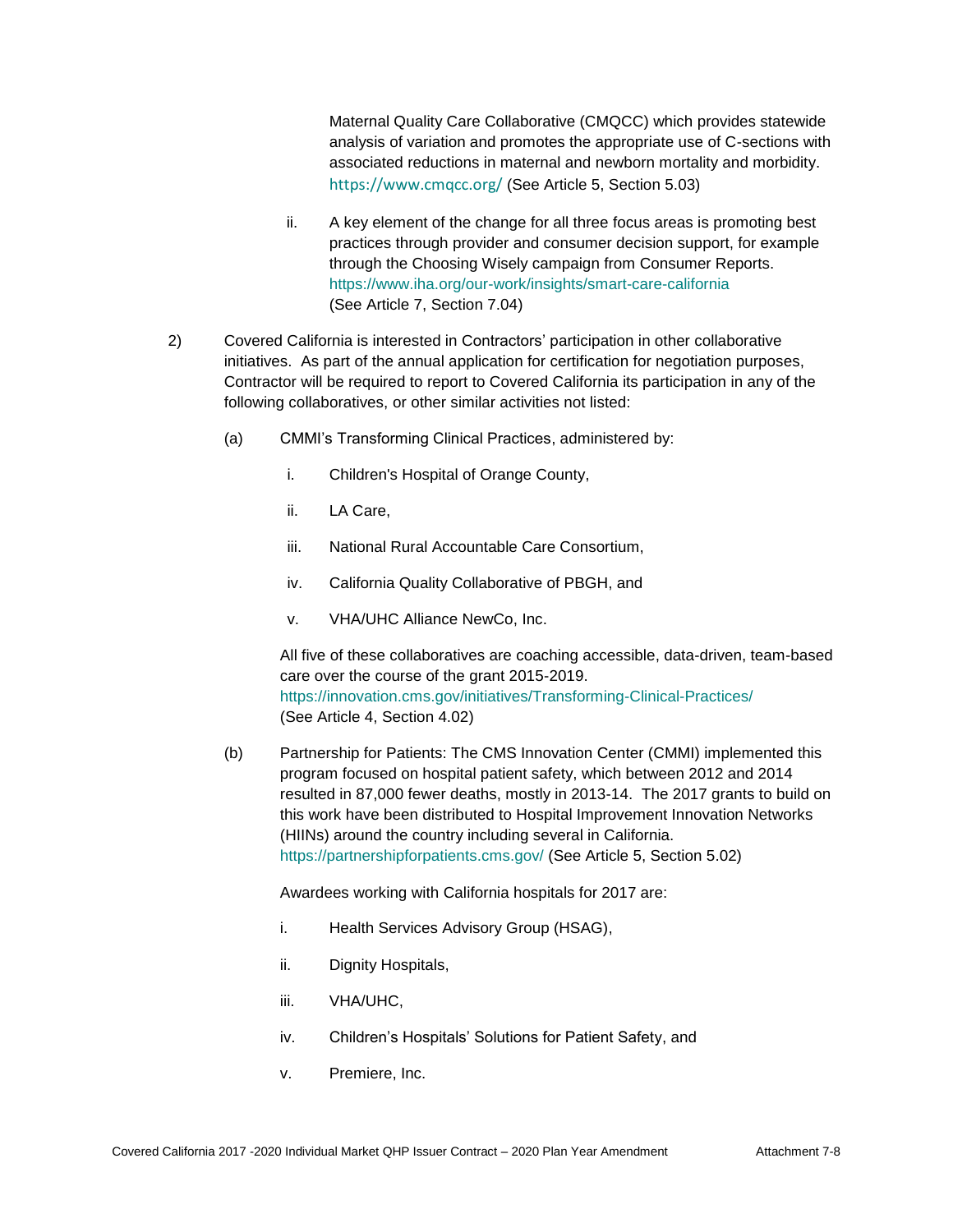- (c) 1115 Medicaid Waiver Public Hospital Redesign and Incentives in Medi-Cal (PRIME) program
- (d) California Joint Replacement Registry developed by the California Healthcare Foundation (CHCF), California Orthopedic Association (COA) and PBGH
- (e) California Immunization Registry (CAIR)
- (f) Any IHA or CMMI sponsored payment reform program
- (g) CMMI ACO Program (including Pioneer, Savings Sharing, Next Gen ACO, and other models)
- (h) California Perinatal Quality Care Collaborative
- (i) California Quality Collaborative
- (j) Leapfrog
- (k) A Federally Qualified Patient Safety Organization such as CHPSO
- (l) The IHA Encounter Standardization Project
- 3) When reporting this information to Covered California, such information shall be in a form that is mutually agreed upon by the Contractor and may include copies of reports used by Contractor for other purposes. Contractor understands that Covered California will seek increasingly detailed reports over time that will facilitate the assessment of the impacts of these programs which will include: (1) the percentage of total Participating Providers, as well as the percentage of Covered California specific Providers participating in the programs; (2) the number and percentage of potentially eligible Plan Enrollees who participate through the Contractor in the Quality Initiative; (3) the results of Contractors' participation in each program, including clinical, patient experience and cost impacts; and (4) such other information as Covered California and the Contractor identify as important to identify programs worth expanding.
- 4) Covered California and Contractor will collaboratively identify and evaluate the most effective programs for improving care for Enrollees and Covered California may require participation in specific collaboratives in future years.

# **1.07 Data Exchange with Providers**

Covered California and Contractor recognize the critical role of sharing data across specialties and institutional boundaries as well as between health plans and contracted Providers in improving quality of care and successfully managing total costs of care.

1) Contractor will be required to report in its annual application for certification for negotiation purposes, the initiatives Contractor has undertaken to improve routine exchange of timely information with Providers to support their delivery of high quality care. Examples that could impact the Contractor's success under this contract may include: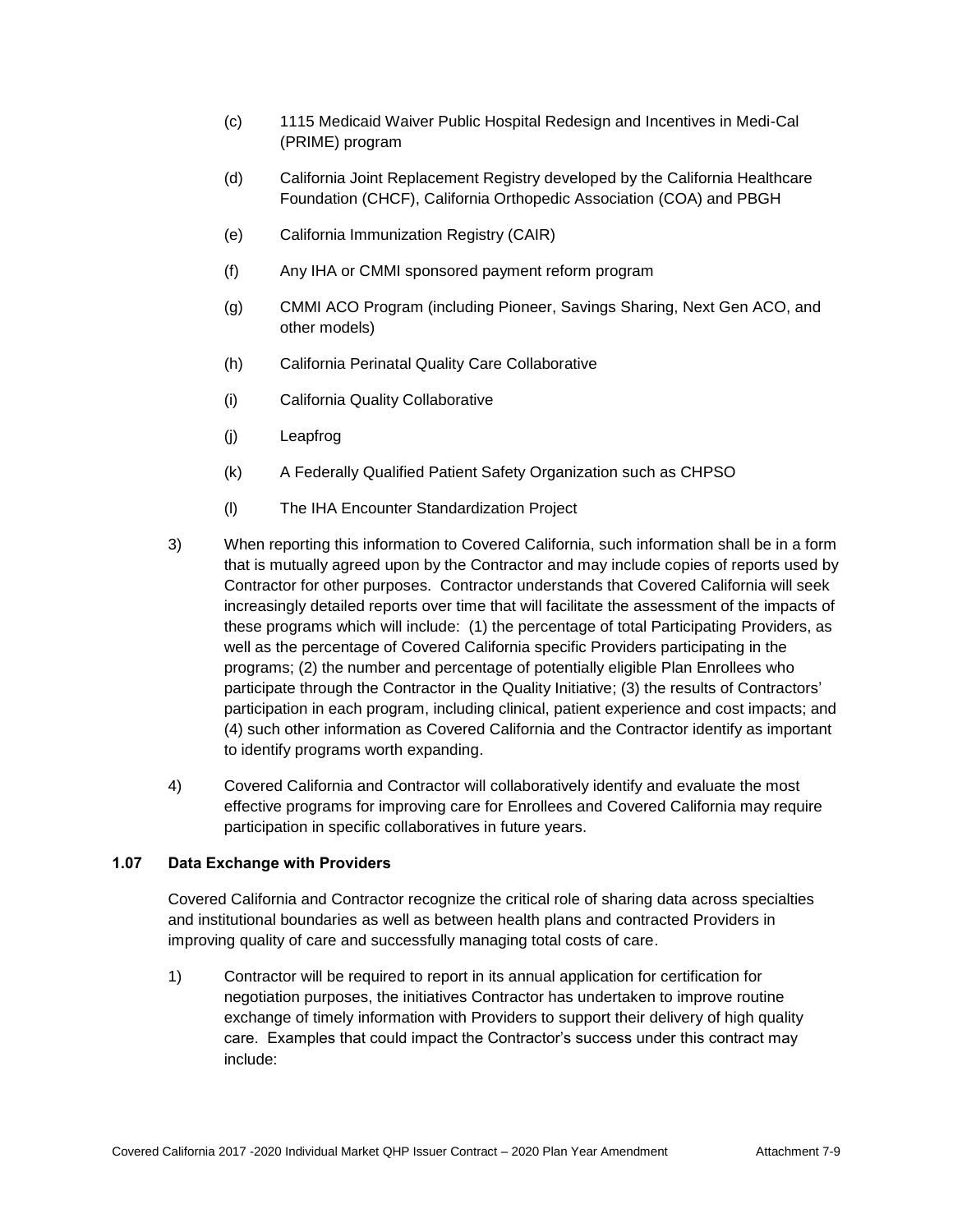- (a) Notifying Primary Care clinicians when one of their empaneled patients is admitted to a hospital, a critical event that often occurs without the knowledge of either the primary care or specialty Providers who have been managing the patient on an ambulatory basis.
- (b) Developing systems to collect clinical data as a supplement to the annual HEDIS process, such as HbA1c lab results and blood pressure readings which are important under Article 3 below.
- (c) Racial and ethnic self-reported identity collected at every patient contact.
- 2) Contractor will be required to describe its participation in statewide or regional initiatives that seek to make data exchange routine, including, but not limited to the following Health Information Exchanges:
	- (a) Inland Empire Health Information Exchange (IEHIE)
	- (b) Los Angeles Network for Enhanced Services (LANES)
	- (c) Orange County Partnership Regional Health Information Organization (OCPRHIO)
	- (d) San Diego Health Connect
	- (e) Santa Cruz Health Information Exchange
	- (f) Manifest MedEx (formerly CalIndex)
- 3) By June 30, 2018 Contractor must use standard processes for encounter data exchange with its contracted providers, which include:
	- (a) The use of the 837-P and 837-I industry standard transaction sets for encounter data intake. These standard transaction sets must include appropriate cost sharing and member out of pocket information.
	- (b) The use of the 277 CA transaction set and industry standard code sets to communicate encounter data that was successfully processed, as well as any encounter data that was rejected and requires resubmission. If Contractor uses a clearing house to process encounter data and the 277 CA is not utilized, the Contractor must provide a daily detailed file to the clearing house of all rejected records and corresponding reasons for rejections. Contractor must ensure its contracted providers receive visibility to the specific reasons the encounter data was rejected to allow for both successful resubmissions and any process improvement needed to minimize future rejections.
- 4) By June 30, 2018 Contractor agrees to participate in industry collaborative initiatives for improving encounter data exchange processes in California, which include:
	- (a) The Integrated Healthcare Association Encounter Data Work Group; and
	- (b) The Industry Collaborative Efforts (ICE) Encounter Data Work Group.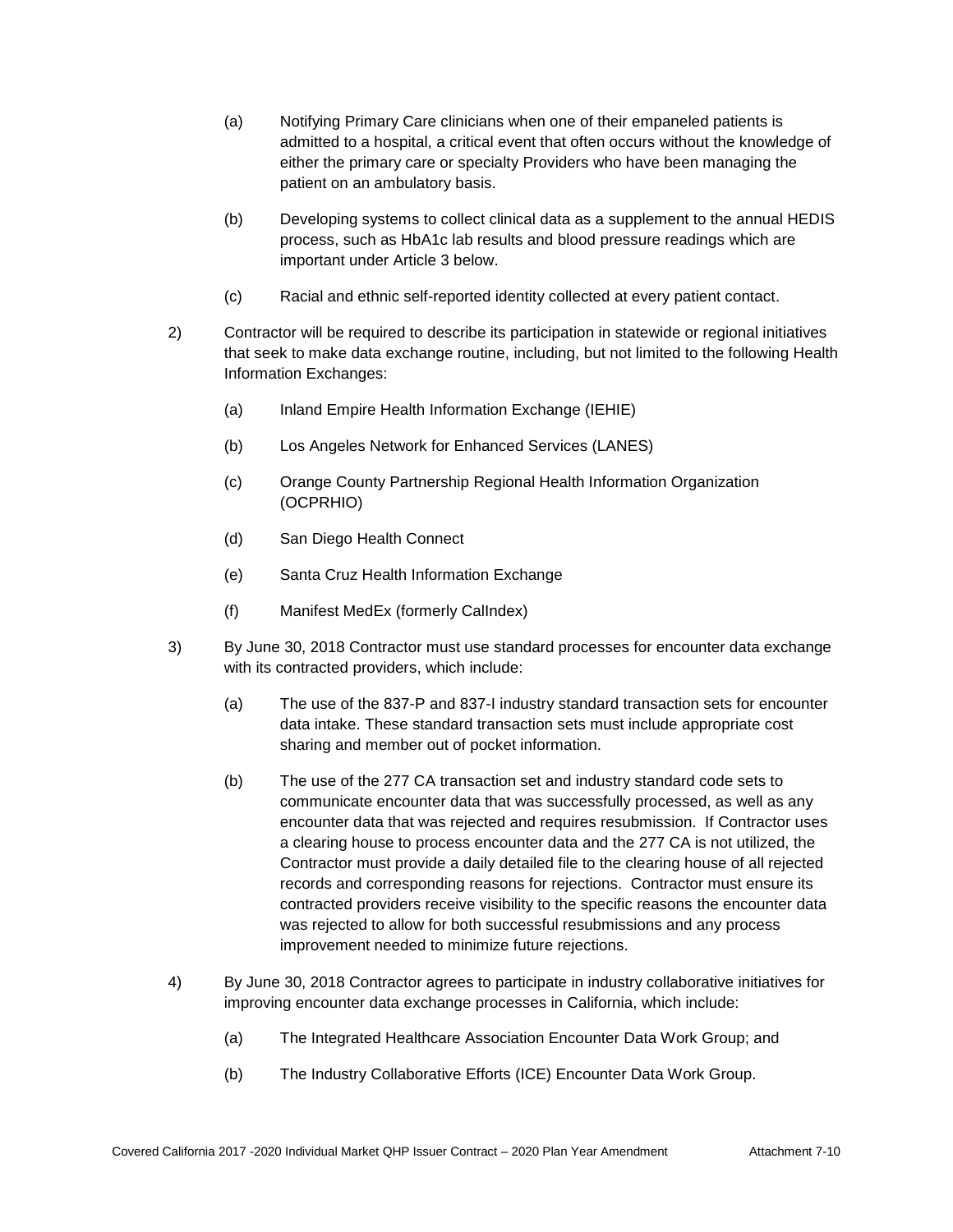# **1.08 Data Aggregation Across Health Plans**

Covered California and Contractor recognize the importance of aggregating data across purchasers and payors to more accurately understand the performance of Providers that have contracts with multiple health plans. Such aggregated data reflecting a larger portion of a Provider, group, or facility's practice can potentially be used to support performance improvement, contracting and public reporting.

1) Contractor will be required to report in its annual application for certification for negotiation purposes, its participation in initiatives to support the aggregation of claims and clinical data. Contractor must include its assessment of additional opportunities to improve measurement and reduce the burden of data collection on Providers through such proposals as a statewide All Payor Claims Database.

Examples include but are not limited to:

- (a) The Integrated Health Association (IHA)
- (b) The CMS Physician Quality Reporting System
- (c) CMS Hospital Compare
- (d) CalHospital Compare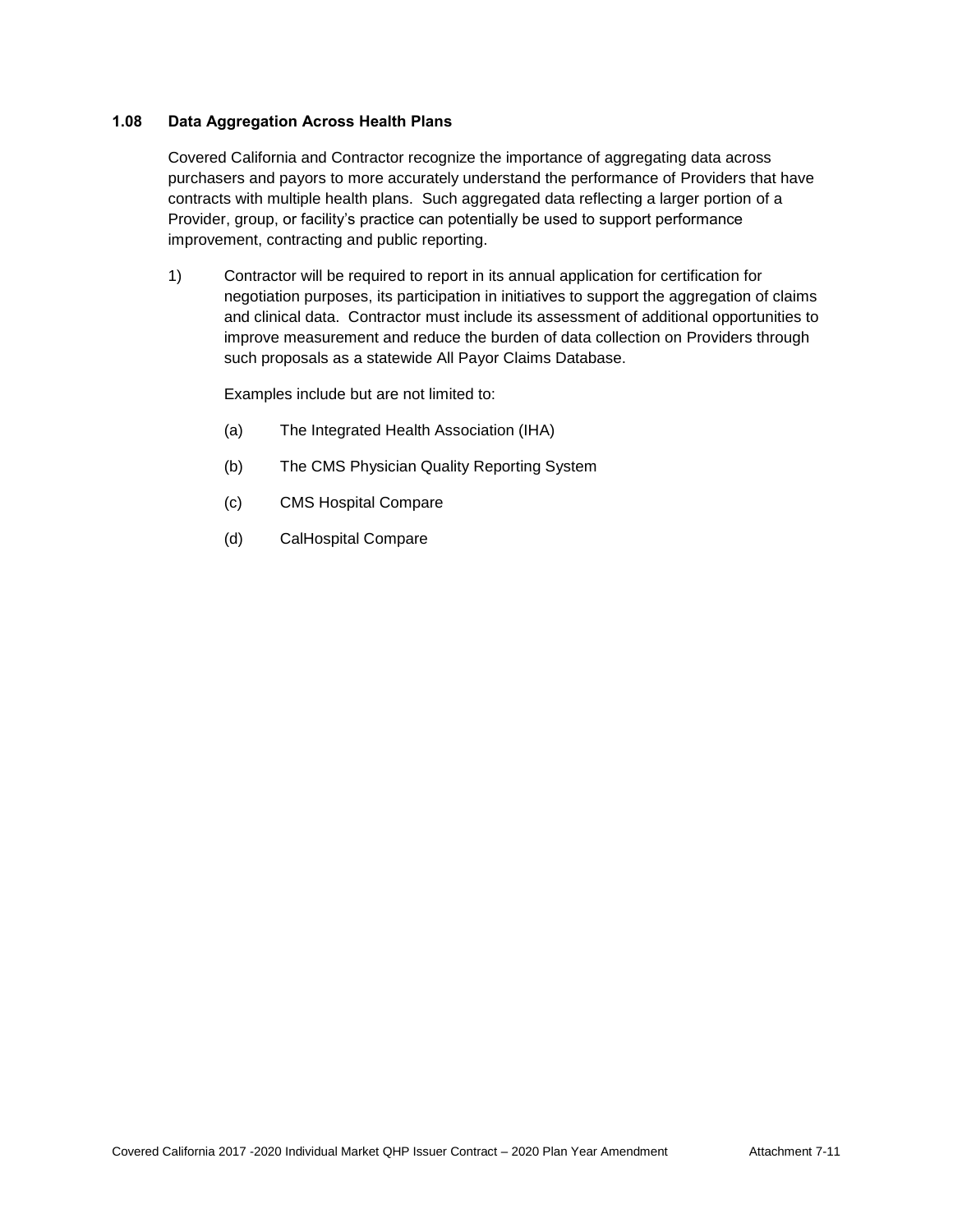# **ARTICLE 2 PROVISION AND USE OF DATA AND INFORMATION FOR QUALITY OF CARE**

# **2.01 HEDIS and CAHPS Reporting**

Contractor shall annually collect and report to Covered California, for each QHP Issuer product type, its Quality Rating System HEDIS, CAHPS and other performance data (numerators, denominators, and rates). Contractor must provide such data to Covered California each year regardless of the extent to which CMS uses the data for public reporting or other purposes.

Contractor shall submit to Covered California HEDIS and CAHPS scores to include the measure numerator, denominator, and rate for the required measures set that is reported to the National Committee for Quality Assurance (NCQA) Quality Compass and DHCS, for each Product Type for which it collects data in California. The timeline for Contractor's HEDIS and CAHPS quality data must be submitted at the same time as Contractor submits this to the NCQA Quality Compass and DHCS. Covered California reserves the right to use the Contractor-reported measures to construct Contractor summary quality ratings that Covered California may use for such purposes as supporting consumer choice and Covered California's oversight of Contractor's QHPs.

# **2.02 Data Submission Requirements**

Contractor and Covered California agree that the assessment of quality and value offered by a QHP to Enrollees is dependent on consistent, normalized data, so that the Contractor and Covered California can evaluate the experience of Contractor's membership, and compare that experience to the experience of Enrollees covered by other QHP Issuers, and to the Covered California population as a whole. In order to conduct this assessment, the Contractor shall provide certain information currently captured in contractor's information systems related to its participation in the Exchange to the EAS Vendor in a manner consistent to that which Contractor currently provides to its major purchasers.

- 1) Disclosures to Enterprise Analytics Vendor:
	- (a) Covered California has entered into a contract with an Enterprise Analytics Solution Vendor ("EAS Vendor") to support its oversight and management of the Exchange. The EAS Vendor has provided Contractor with a written list of data elements ("EAS Dataset") and a data submission template that defines the data elements and format for transmitting the data. Contractor shall provide EAS Vendor with the data identified in the EAS Dataset on a monthly basis, which is attached as Appendix 1 to this Attachment 7. The parties may modify the data fields in Appendix 1 to Attachment 7 upon mutual agreement of the parties, and without formal amendment to this Agreement.
	- (b) To enable the submission of the EAS Dataset to EAS Vendor, Contractor has executed a Business Associate Agreement ("BAA"), and any other agreements that Contractor determines are required for the submission of the EAS Dataset to EAS Vendor. Contractor's obligation to provide any data to EAS Vendor is contingent on a BAA being in force at the time information is to be provided to EAS Vendor. Covered California may, upon request to Contractor, review such BAA and any other agreements between Contractor and EAS Vendor related to the submission of the EAS Dataset.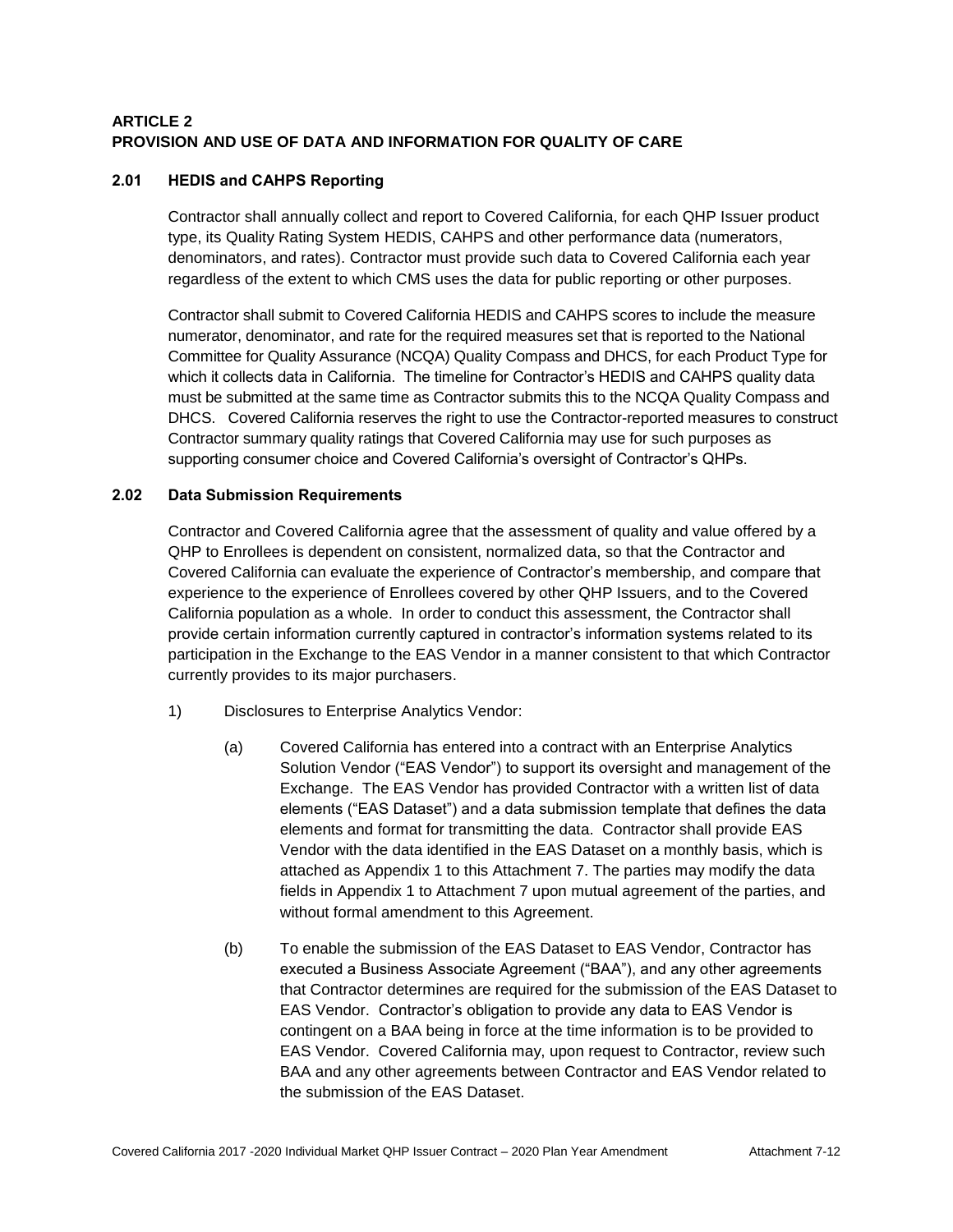- 2) Disclosures to Covered California:
	- (a) EAS Vendor must protect the EAS Dataset submitted to it by Contractor pursuant to the BAA and any other agreements entered into with Contractor, applicable federal and state laws, rules and regulations, including the HIPAA Privacy and Security Rules.
	- (b) Any data extract or report ("EAS Output") provided to Covered California and generated from the EAS Dataset shall at all times be limited to de-identified data. Covered California shall not request any Personally Identifiable Health Information from EAS Vendor or attempt to use the de-identified data it receives from EAS Vendor to re-identify any person.
- 3) EAS Vendor Designation:
	- (a) IBM Watson Health is Covered California's current EAS Vendor. In the event that Covered California terminates its contract with IBM Watson Health during the term of this Agreement, Covered California shall provide notice to Contractor pursuant to Section 12.3 of the Agreement.
	- (b) Any such termination of the agreement with IBM Watson Health shall excuse any performance of Contractor under this Section 2.02 effective on the date of termination of the agreement with IBM Watson Health until a replacement EAS Vendor is designated.
- 4) Covered California is a Health Oversight Agency:
	- (a) Covered California continues to maintain that it operates as a Health Oversight Agency as described by the Health Insurance Portability and Accountability Act of 1996 (HIPAA), as amended. As such, Contractor may disclose protected health information to Covered California, or its vendor, in order for Covered California to perform its mandated oversight activities. At such time that Covered California receives technical assistance from the Office for Civil Rights, or otherwise receives guidance from the federal government, that reasonably confirms Covered California's status as a Health Oversight Agency, Contractor shall provide Covered California, or its vendor, with the necessary data elements, including protected health information as permitted by state and federal laws, in order for Covered California to perform its mandated oversight activities.

#### **2.03 Quality and Delivery System Reform Reporting**

Contractor will be required to respond to questions identified and required by the Exchange in the annual certification application related to quality and delivery system reform requirements in this Attachment 7.

Such information will be used by Covered California to evaluate Contractor's performance under the terms of the Quality, Network Management, Delivery System Standards and Improvement Strategy and in connection with the evaluation regarding any extension of this Agreement and the certification process for subsequent years. The timing, nature and extent of such responses will be established by Covered California based on its evaluation of various quality-related factors.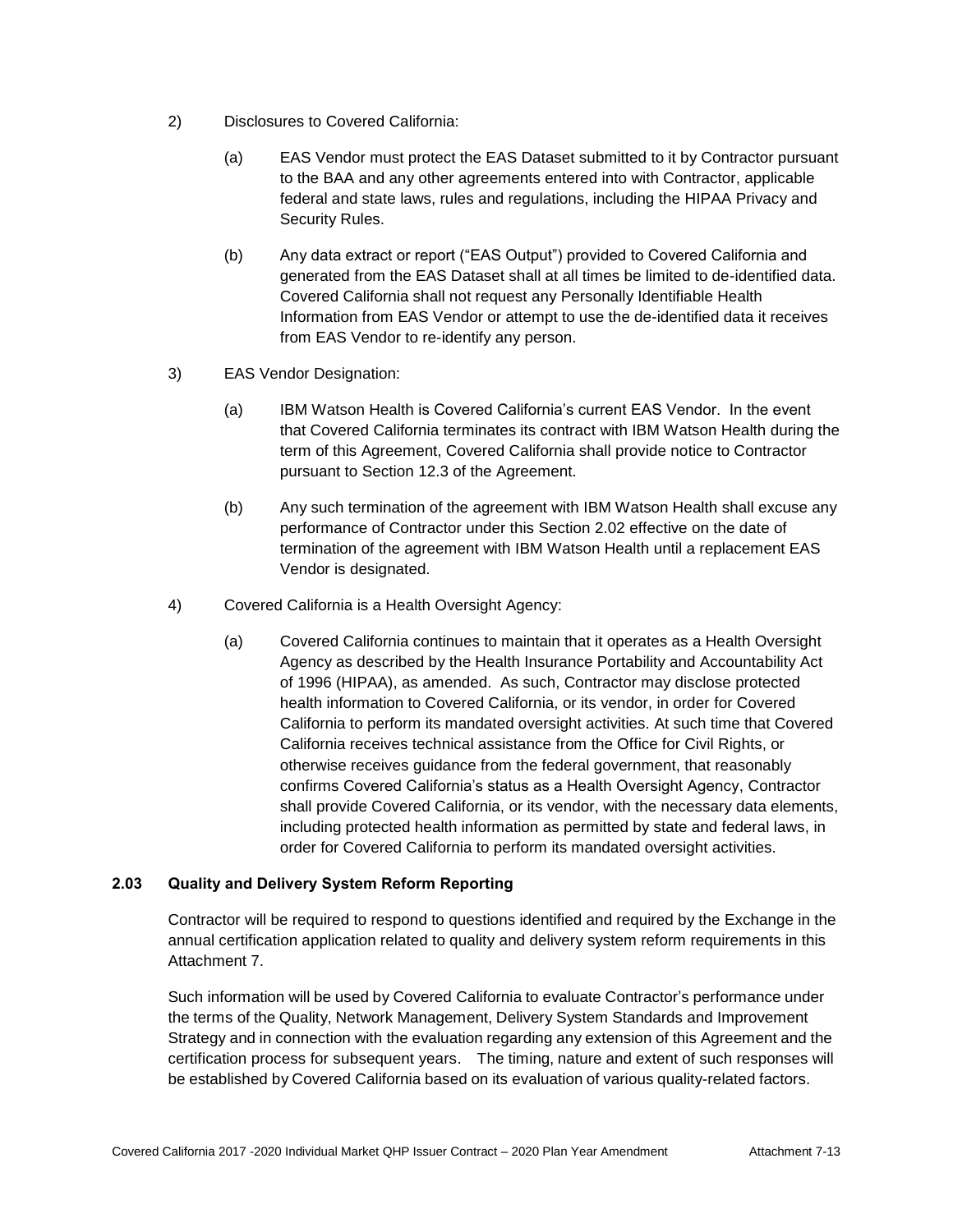# **2.04 Data Measurement Specifications**

Contractor shall report metrics specified herein, as mutually agreed upon by both parties, and as requested by Covered California. Covered California and Contractor agree to work collaboratively during the term of this Agreement to enhance the data specifications and further define the requirements.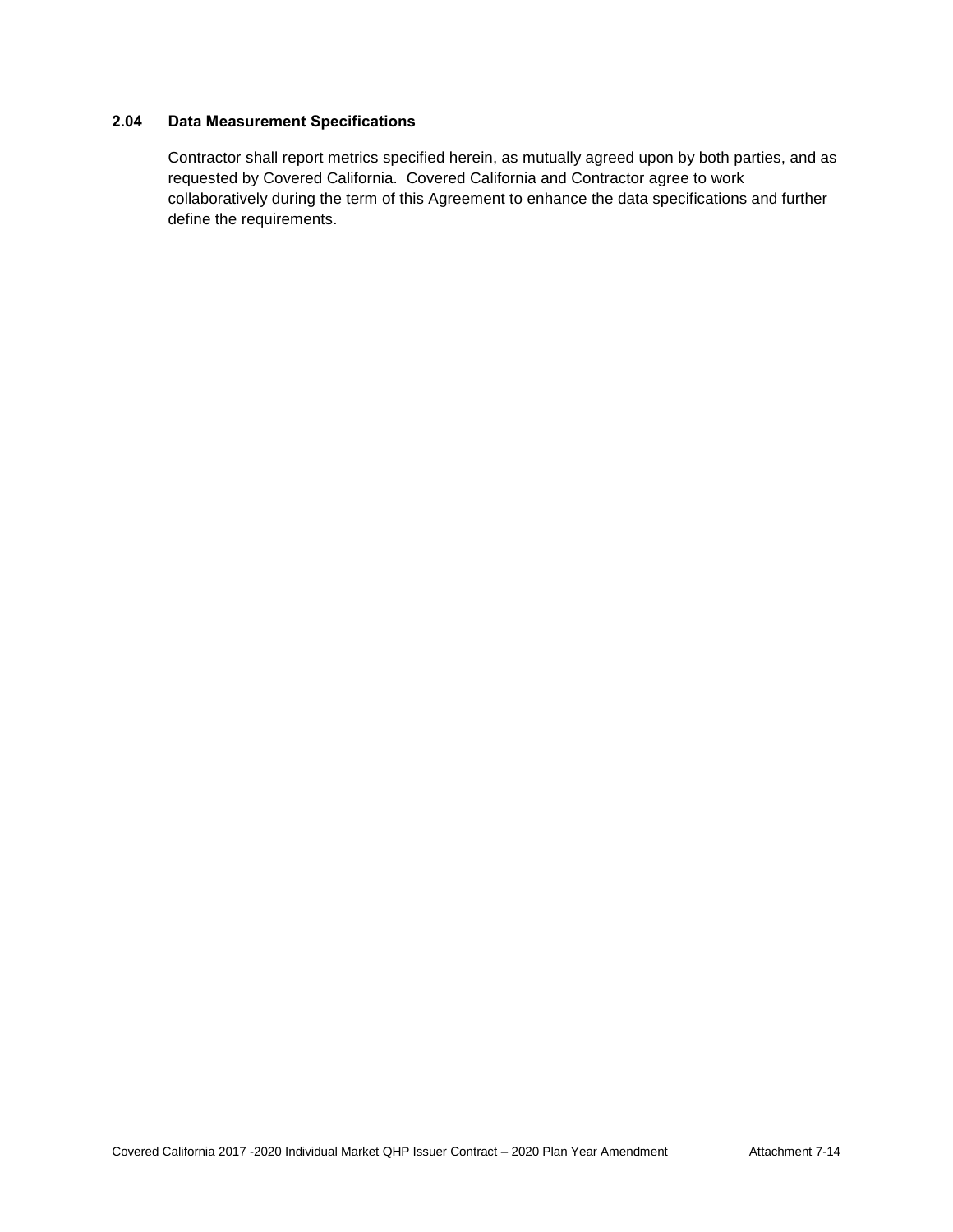# **ARTICLE 3 REDUCING HEALTH DISPARITIES AND ENSURING HEALTH EQUITY**

Mitigation of health disparities is central to the mission of Covered California, and the California Language Assistance Act adopted as SB 853 in 2003. In alignment with these principles, Covered California and Contractor recognize that promoting better health requires a focus on addressing health disparities and health equity. Covered California will require Contractor to track, trend and reduce health disparities with the phased approach outlined below.

# **3.01 Measuring Care to Address Health Equity**

Contractor must track and trend quality measures by racial or ethnic group, or both, and by gender for the Contractor's full book of business, excluding Medicare.

- 1) Identification:
	- (a) By year end 2019 and annually thereafter, Contractor must achieve eighty percent (80%) self-identification of racial or ethnic identity for Covered California enrollees.
	- (b) In the annual application for certification, Contractor will be required to report the percent of self-reported racial or ethnic identity for Covered California enrollees.
	- (c) To the extent Contractor does not have self-reported information on racial or ethnic identity, or both, it shall use a standardized tool for proxy identification through the use of zip code and surname to fill any gaps in information.
- 2) Measures for Improvement:
	- (a) Disparities in care by racial and ethnic identity and by gender will be reported annually by QHP Issuers based on its Enrollees. The tool for proxy identification shall be used to supplement self-reported racial or ethnic identity. Contractor agrees to work with Covered California to provide comparison reporting for its other lines of business where comparative data can offer meaningful reference points.
	- (b) Measures selected for improvement beginning in plan year 2017 include Diabetes, Hypertension, Asthma (control plus hospital admission rates), and Depression (HEDIS appropriate use of medications).
	- (c) Covered California will consider adding additional measures for plan year 2021 and beyond.

#### **3.02 Narrowing Disparities**

While Covered California and Contractor recognize that some level of disparity is determined by social and economic factors beyond the control of the health care delivery system, there is agreement that health care disparities can be narrowed through quality improvement activities tailored to specific populations and targeting select measures at the health plan level. Covered California and the Contractor agree that collection of data on clinical measures for the purpose of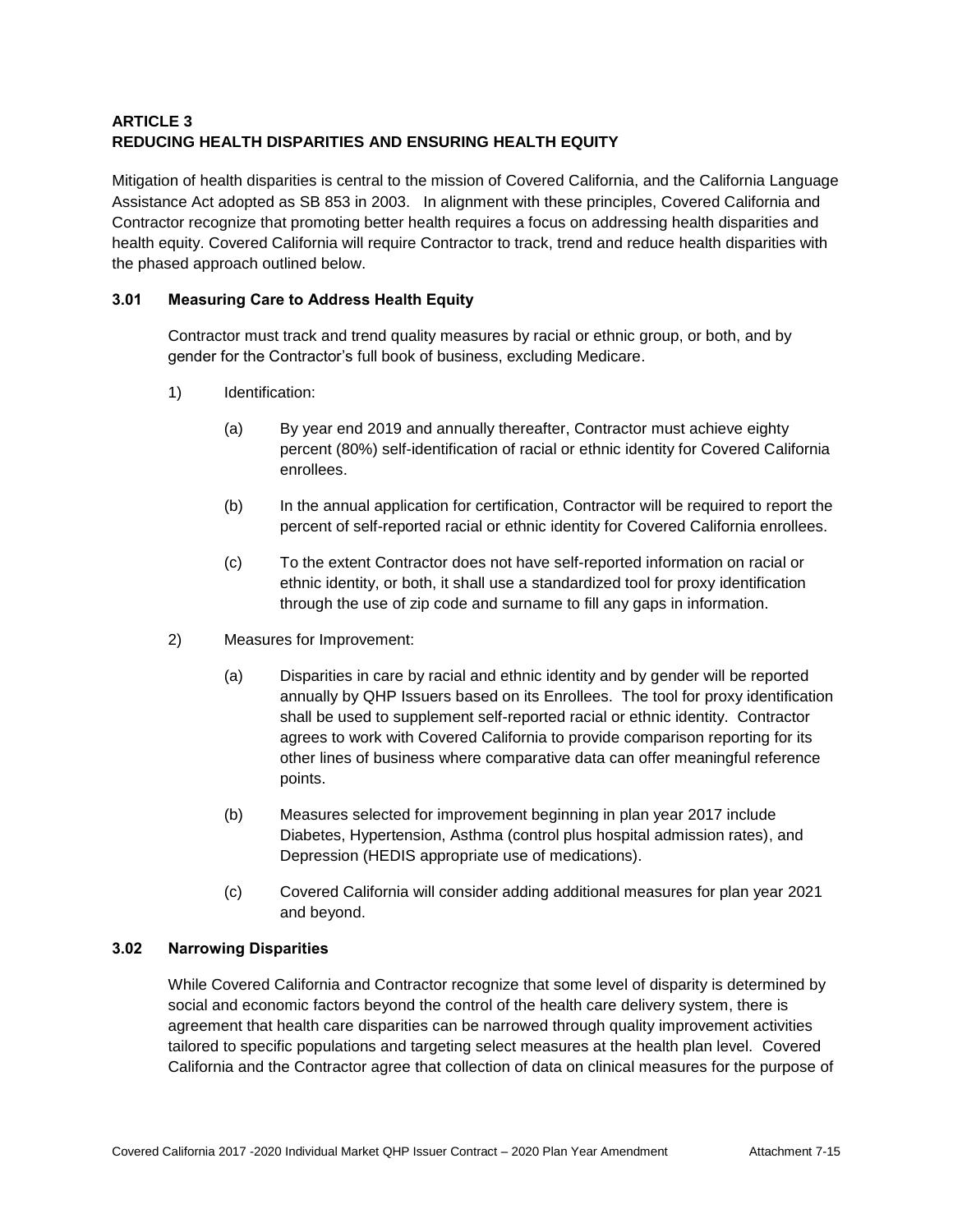population health improvement requires development and adoption of systems for enhanced information exchange (see Section 1.07).

- 1) Contractor reported baseline measurements from plan years 2015, 2016, 2017, and 2018, on the measures listed in the Measurement Specifications document, based either on self-reported identity or on proxy identification on its Enrollees. Covered California anticipates that this baseline data may be incomplete. The Measurement Specifications document is posted on the Contractors extranet website provided by Covered California (Plan Home, in the Resources folder, Health Disparities Reduction – Measurement Specifications folder).
- 2) Targets for year end 2020 and for annual intermediate milestones in reduction of disparities will be established by Covered California based on national benchmarks, analysis of variation in California performance, best existing science of quality improvement, and effective engagement of stakeholders.

# **3.03 Expanded Measurement**

Contractor and Covered California will work together to assess the feasibility and impact of extending the disparity identification and improvement program over time. Areas for consideration include:

- 1) Income
- 2) Disability status
- 3) Sexual orientation
- 4) Gender identity
- 5) Limited English Proficiency (LEP)

#### **3.04 NCQA Certification**

Meeting the standards for Multicultural Health Care Distinction by NCQA is encouraged as a way to build a program to reduce documented disparities and to develop culturally and linguistically appropriate communication strategies. To the extent Contractor has applied for or received NCQA Certification, Contractor must provide this information with its annual application for certification. Covered California may publicly recognize this achievement and include it in information provided to consumers.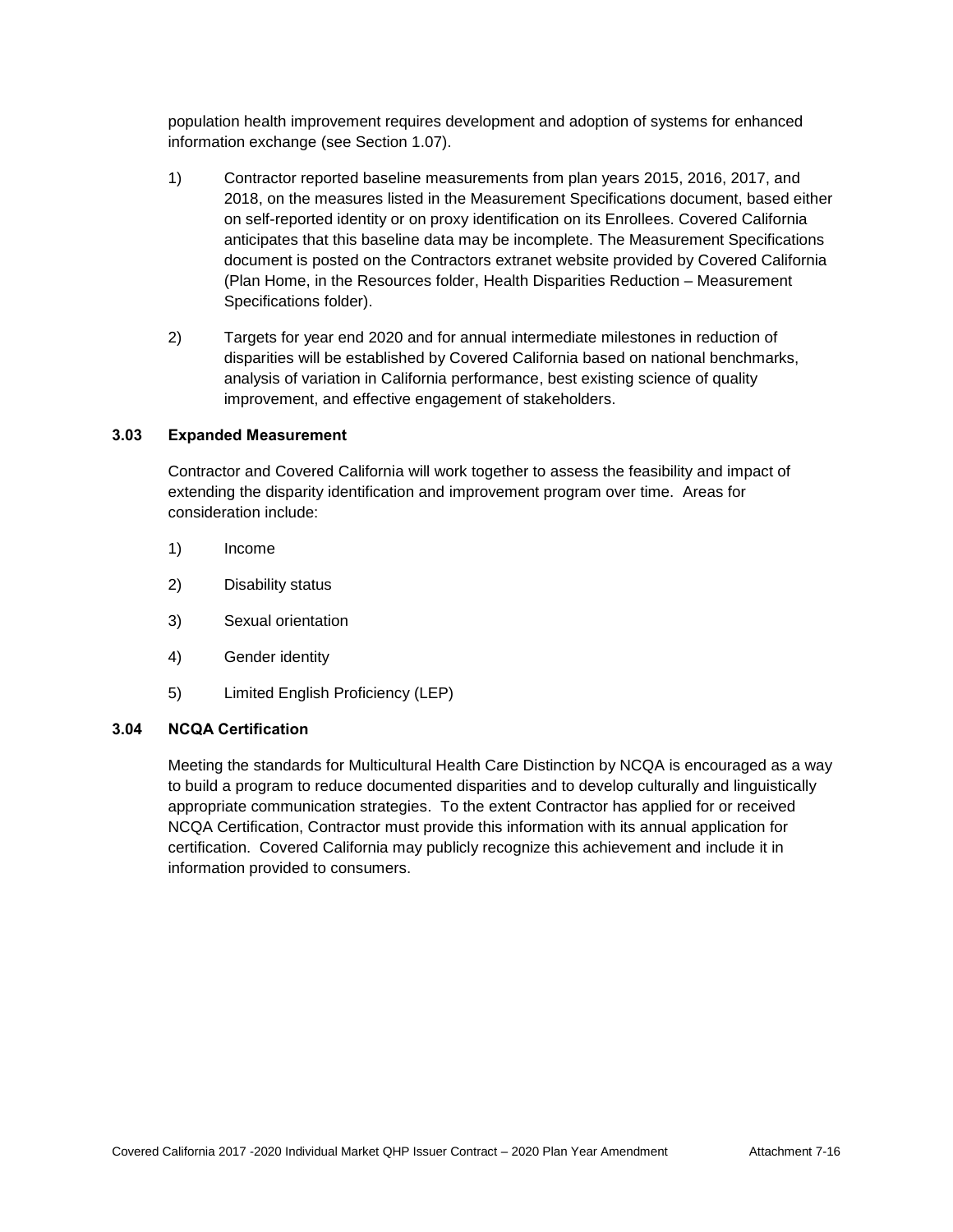# **ARTICLE 4 PROMOTING DEVELOPMENT AND USE OF EFFECTIVE CARE MODELS**

Covered California and Contractor agree that promoting the Triple Aim requires a foundation of effectively delivered primary care and integrated services for patients that is data driven, team based and crosses specialties and institutional boundaries. Contractor agrees to actively promote the development and use of care models that promote access, care coordination, and early identification of at-risk enrollees and consideration of total costs of care. Contractor agrees to design networks and payment models for Providers serving Enrollees to reflect these priorities.

In particular, Covered California's priority models which align with the CMS requirements under the QIS, are:

- 1) Effective primary care services, including ensuring that all enrollees have a Primary Care clinician,
- 2) Promotion of Patient-Centered Medical Homes (PCMH), which use a patient-centered, accessible, team-based approach to care delivery, member engagement, and data-driven improvement as well as integration of care management for patients with complex conditions, and
- 3) Accountable Care Organizations (ACOs) are integrated, coordinated, and accountable systems of care including multi-discipline physician practices, hospitals, and ancillary Providers with combined risk sharing arrangements and incentives between Contractor and Providers.

# **4.01 Primary Care**

Contractor must ensure that all Enrollees either select or be provisionally assigned to a Primary Care clinician within sixty (60) days of effectuation into the plan. If an Enrollee does not select a Primary Care clinician, Contractor must provisionally assign the Enrollee to a Primary Care clinician, inform the Enrollee of the assignment, and provide the enrollee with an opportunity to select a different Primary Care clinician. When assigning a Primary Care clinician, Contractor shall use commercially reasonable efforts to assign a Primary Care clinician consistent with an Enrollee's stated gender, language, ethnic and cultural preferences, geographic accessibility, existing family member assignment, and any prior Primary Care clinician. Contractor will be required to report on this requirement annually in the application for certification for negotiation and evaluation purposes regarding any extension of this Agreement. The Exchange will evaluate the effectiveness of this policy based on criteria mutually agreed upon between the Exchange and Contractor. If requested, Contractor agrees to provide the Exchange with data and other information to perform this evaluation.

# **4.02 Patient-Centered Medical Homes**

A growing body of evidence shows that advanced models of primary care, often called Patient-Centered Medical Homes (PCMH), greatly improve the care delivered to patients and support Triple Aim goals. Contractor must provide this information with its annual application for certification.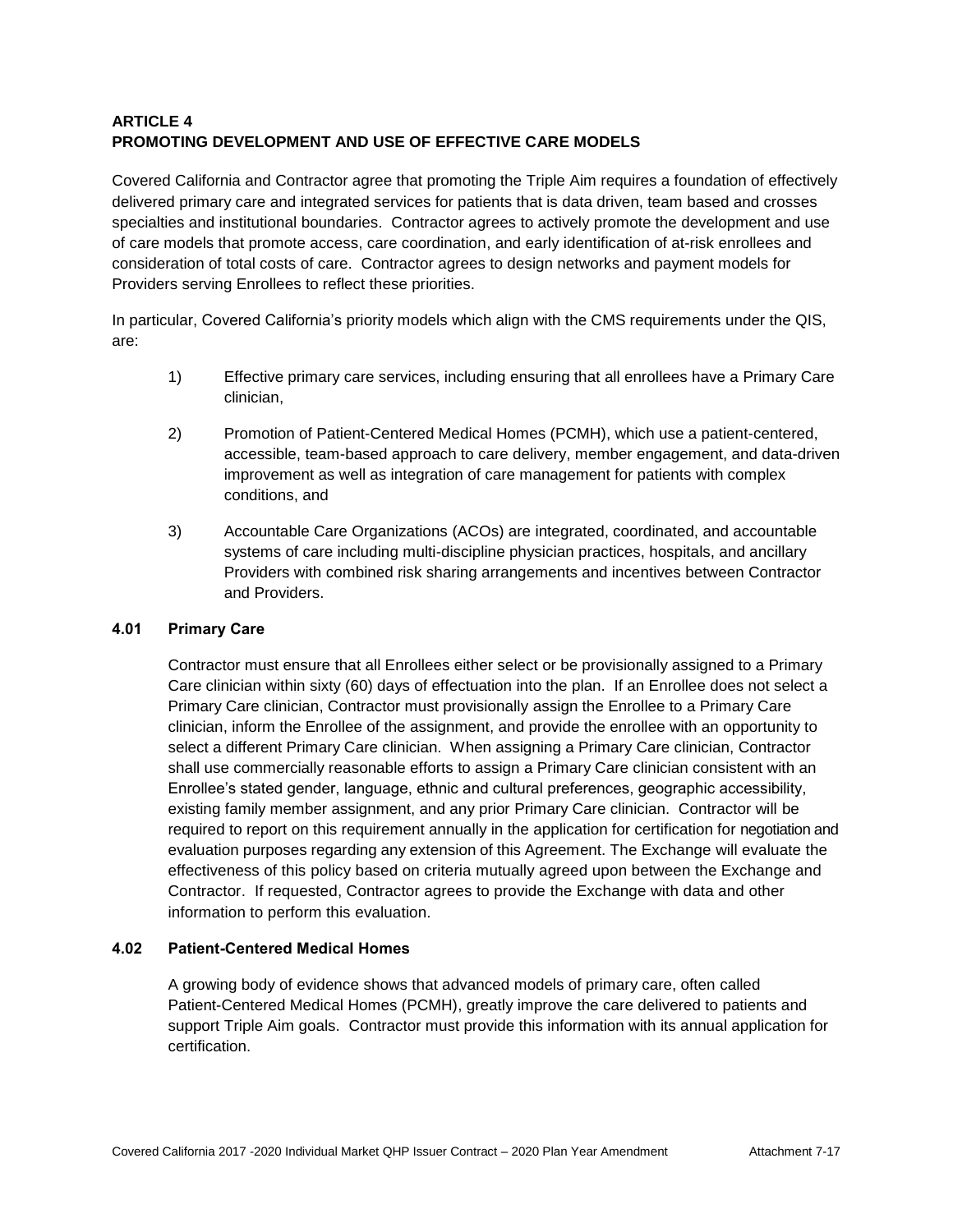- 1) Covered California will provide Contractor with necessary data for Contractor to perform analysis on their networks to assess the adoption and growth of advanced primary care among providers. Contractor agrees to use any of the following recognition programs to determine which network providers meet standards for redesigned primary care:
	- (a) NCQA Patient-Centered Medical Home recognition
	- (b) The Joint Commission Primary Care Medical Home certification
	- (c) Accreditation Association for Ambulatory Health Care, Inc. (AAAHC) Medical Home accreditation
	- (d) URAC Patient-Centered Medical Home (PCMH) Certification
- 2) Contractor will be required to describe in its application for certification a payment strategy for adoption and progressive expansion among Providers caring for Enrollees that creates a business case for Primary Care Providers to adopt accessible, data-driven, team-based care (alternatives to face-to-face visits and care provided by non-MDs) with accountability for meeting the goals of the Triple Aim, including total cost of care.
- 3) Contractor will be required to report annually:
	- (a) The number and percent of Covered California enrollees who obtain their primary care in a PCMH.
	- (b) Covered California will establish targets for year end 2019 and annually thereafter for the percent of Covered California enrollees obtaining primary care in a PCMH based on national benchmarks, analysis of variation in California performance, and best existing science of quality improvement and effective engagement of stakeholders.
	- (c) A baseline of the percent of Primary Care clinicians whose contracts for Covered California Enrollees are based on the payment strategy defined in 4.02(2) for primary care services.
	- (d) Methods for enrolling or attributing members to a PCMH including whether the plan engages in formal enrollment and or outreach to members based on a risk algorithm.
	- (e) How Contractor's payment to PCMH practices differs from those payments made to practices that have not met PCMH standards.
	- (f) If Contractor participates in primary care improvement collaboratives like the California Quality Collaborative or the California Improvement Network.
	- (g) If or how Contractor supports providers in primary care practice transformation through efforts such as providing practice coaches or investments in information technology.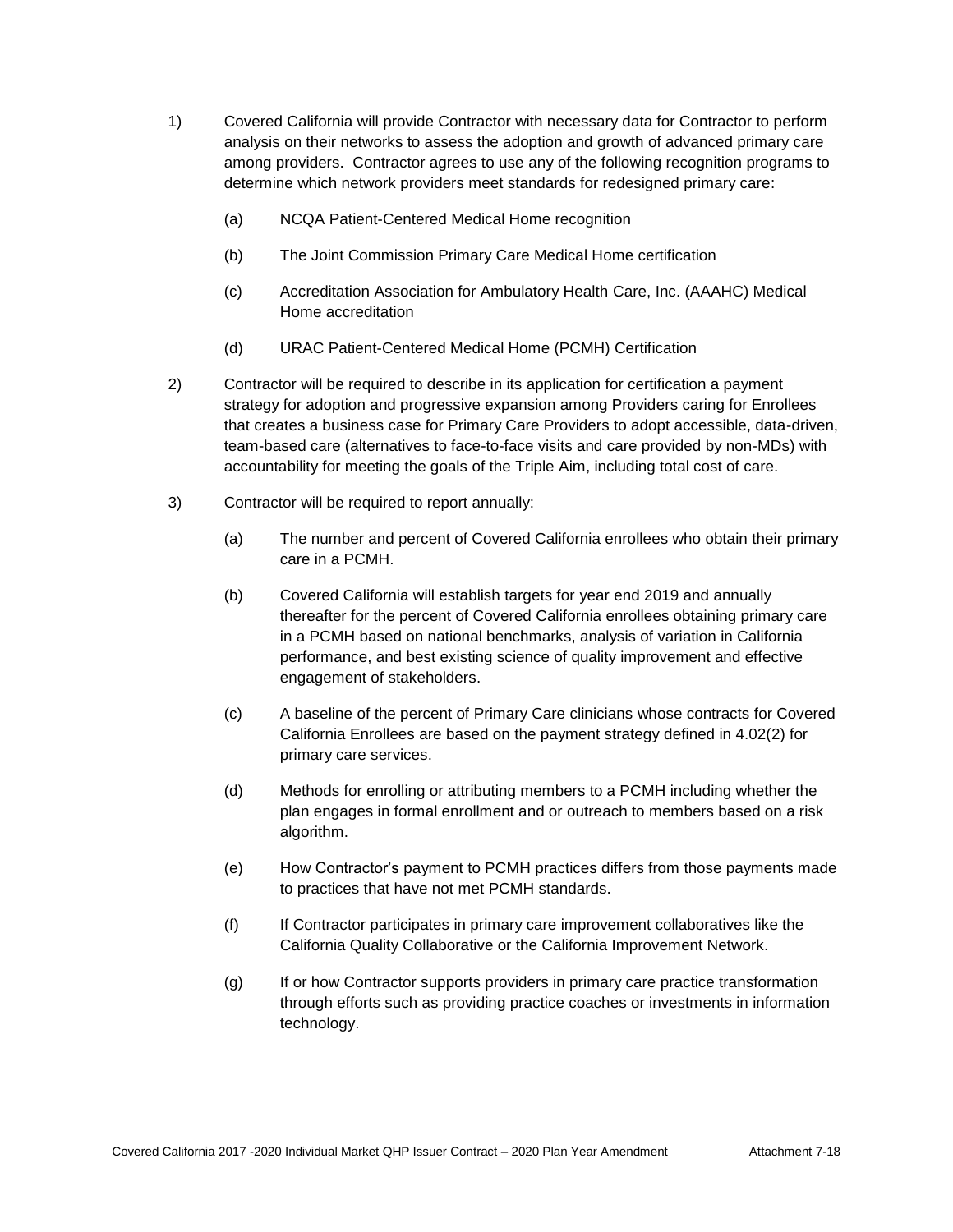4) Contractor agrees to work with Covered California to provide comparison reporting for its other lines of business to compare performance and inform future Covered California requirements where comparative data can offer meaningful reference points. The non-Covered California lines of business data are to support contract negotiations in setting targets and requirements for Covered California-only business and any required data will be submitted as part of Contractor's annual application for certification, which will be used for negotiation and evaluation purposes regarding any extension of this Agreement.

# **4.03 Accountable Care Organizations (ACO)**

Covered California places great importance on the adoption and expansion of integrated, coordinated, and accountable systems of care such as Accountable Care Organizations (ACOs):

- 1) The ACO is defined as:
	- (a) A system of population-based care coordinated across the continuum including multi-discipline physician practices, hospitals, and ancillary Providers.
	- (b) Having combined risk sharing arrangements and incentives between Contractor and Providers, and among Providers across specialties and institutional boundaries, holding the ACO accountable for nationally recognized evidence-based clinical, financial, and operational performance, as well as incentives for improvements in population outcomes. As Providers accept more accountability under this provision, Contractors shall ensure that Providers have the capacity to manage the risk.
- 2) Contractor must provide Covered California with details on its existing or planned integrated systems of care describing how the systems meet the criteria in Article 4.03(1), including the number and percent of Enrollees who are managed under ACOs in its response to the annual application for certification, which will be used for negotiation and evaluation purposes regarding any extension of this Agreement.
- 3) Target for year end 2019 and annually thereafter for the percentage of Enrollees who select or are attributed to ACOs will be established by Covered California based on national benchmarks, analysis of variation in California performance, best existing science of quality improvement, and effective engagement of stakeholders.
- 4) Contractor agrees to work with Covered California to provide comparison reporting for all lines of business to compare performance and inform future Covered California requirements where comparative data can offer meaningful reference points, starting with the 2018 plan year data. The non-Covered California lines of business data are to support contract negotiations in setting targets and requirements for Covered Californiaonly business and any required data will be required as part of Contractor's annual application for certification.
	- (a) The basis for analysis of variation in performance of different ACO models shall be the Commercial ACO Measure Set as updated by the Integrated Healthcare Association (IHA) and published at: [http://www.iha.org/our-work/accountability/commercial-aco.](http://www.iha.org/our-work/accountability/commercial-aco)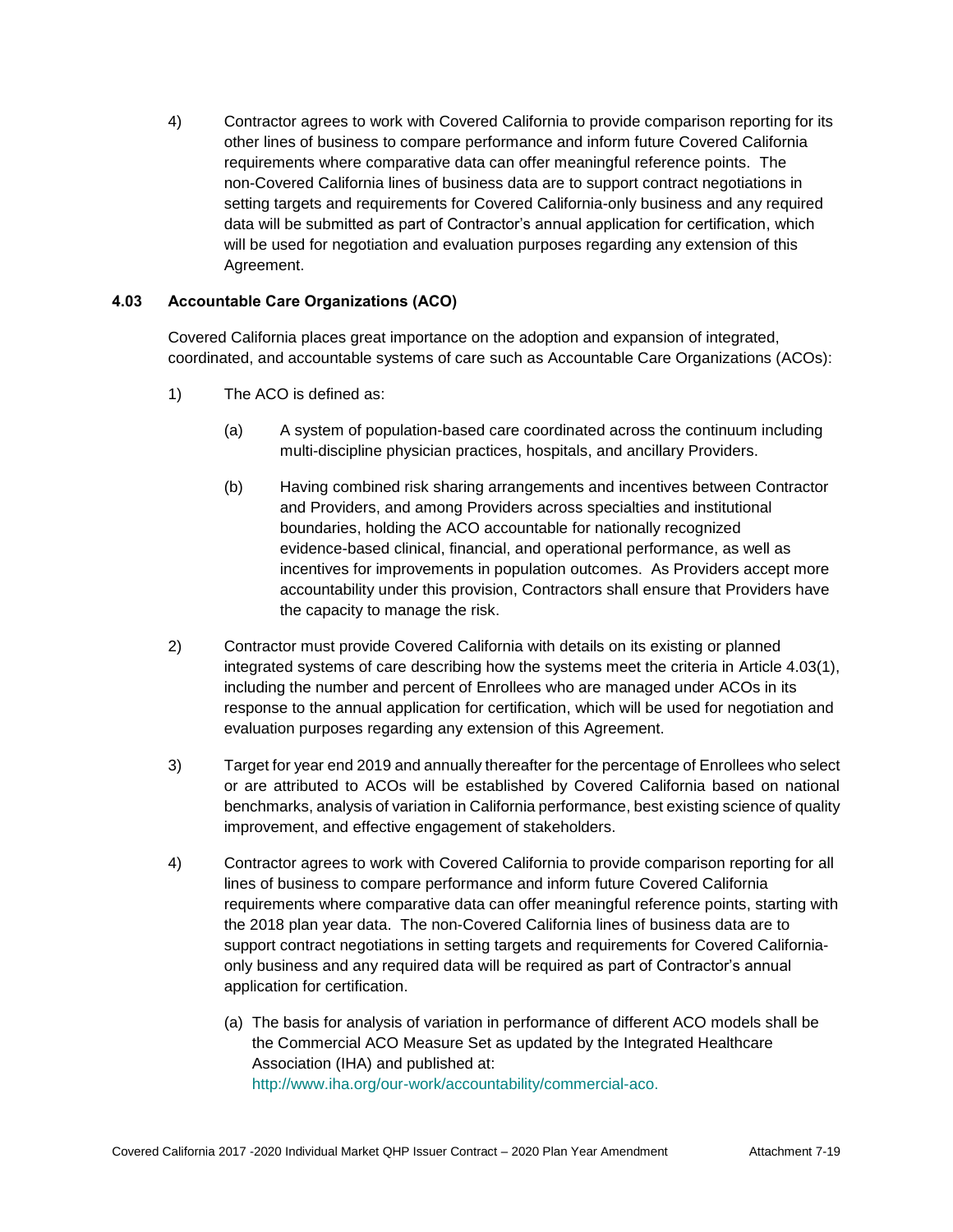(b) Comparison reporting using the Commercial ACO Measure Set will begin once data becomes available for plan year 2018.

#### **4.04 Behavioral Health**

Covered California and Contractor recognize the critical importance of behavioral health services, including mental health and substance use disorder services, as part of the broader set of medical services provided to Enrollees.

Contractor will be required to report in its annual application for certification on the strategies Contractor has implemented and its progress in:

- 1) Making behavioral health services available to Enrollees;
- 2) Measuring access and quality to ensure Enrollees receive appropriate, evidence-based treatment, and provide the outcomes for these measures;
- 3) Improving accessibility and quality of behavioral health services; and
- 4) Integrating behavioral health services with Medical Services.

Reports must include documenting the percent of services provided under an integrated behavioral health-medical model for Enrollees and the reports should include the percent for Contractor's overall covered lives, where such information is useful for comparison purposes and informing future Covered California requirements. These reports should also include whether these models are implemented in association with PCMH and ACO models or are independently implemented and will be used for negotiation and evaluation purposes regarding any extension of this Agreement and reported in the annual application for certification.

Contractor agrees to actively participate in the statewide effort through Smart Care California to promote the appropriate use of opioids and lower opioid overdose deaths [\(https://www.iha.org/our](https://www.iha.org/our-work/insights/smart-care-california/focus-area-opioids)[work/insights/smart-care-california/focus-area-opioids\)](https://www.iha.org/our-work/insights/smart-care-california/focus-area-opioids). To the extent possible, Contractor agrees to implement policies and programs that align with the Smart Care California priority areas:

- 1) Prevent: decrease the number of new starts: fewer prescriptions, lower doses, shorter durations;
- 2) Manage: identify patients on risky regimens (high-dose, or opioids and sedatives) and develop individualized treatment plans, avoiding mandatory tapers;
- 3) Treat: streamline access to evidence-based treatment for substance use disorder at all points in the health care system; and
- 4) Stop deaths: promote data-driven harm reduction strategies, such as naloxone access and syringe exchange.

# **4.05 Telehealth and Remote Monitoring**

In the annual application for certification, Contractor will be required to report the extent to which the Contractor is supporting and using technology to assist in higher quality, accessible, patientcentered care, and the utilization for Enrollees on the number of unique patients and number of separate servicing provided for telehealth and remote home monitoring. Contractor agrees to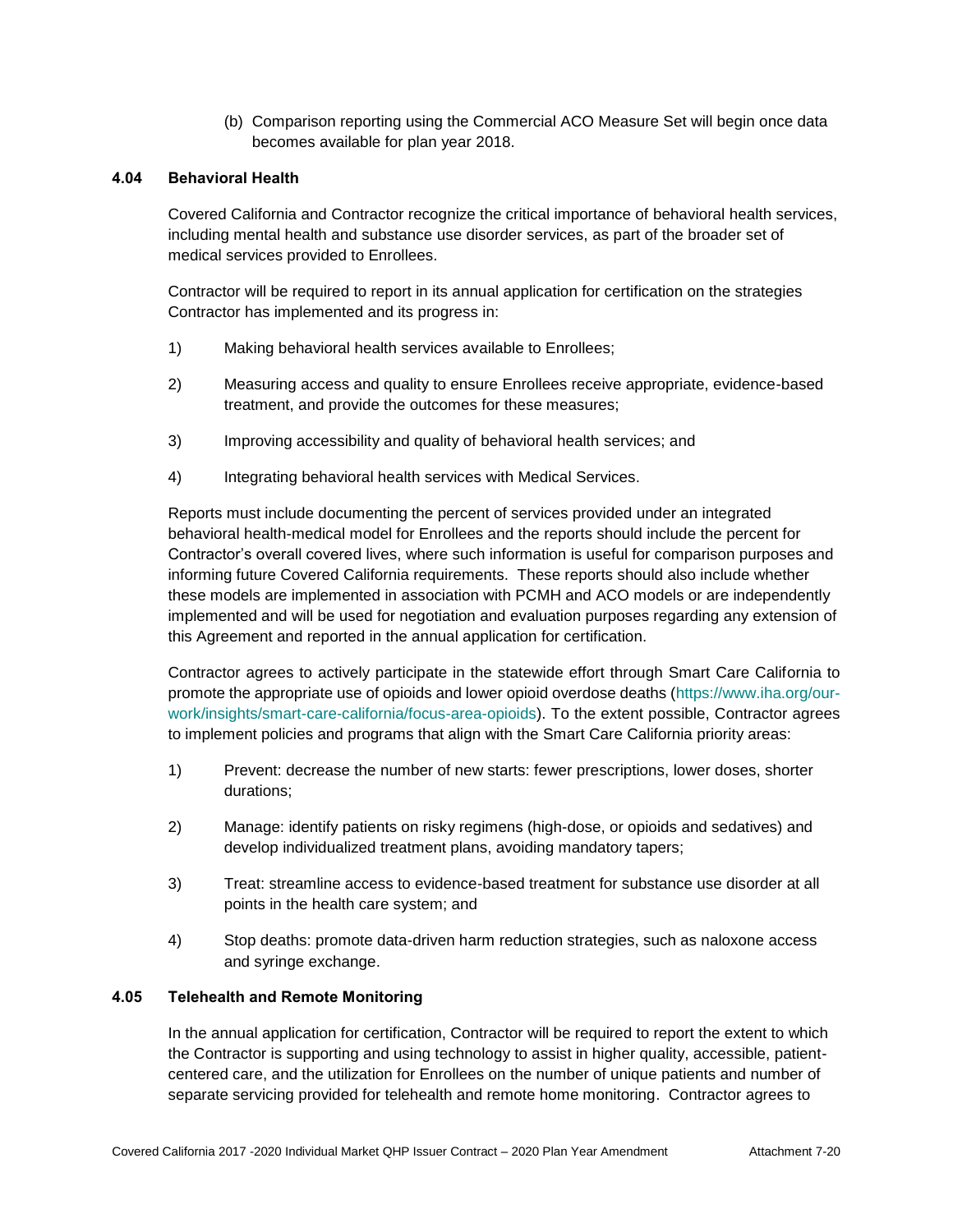work with Covered California to provide comparison reporting for its other lines of business to compare performance and inform future requirements for the Exchange where comparative data can offer meaningful reference points. Such information will be used for negotiation and evaluation purposes regarding any extension of this Agreement and the annual certification process for subsequent years.

Reporting requirements will be met through completing the annual application for certification, but contractor may supplement such reports with data on the efficacy and impact of such utilization. These reports must include whether these models are implemented in association with PCMH and ACO models or are independently implemented.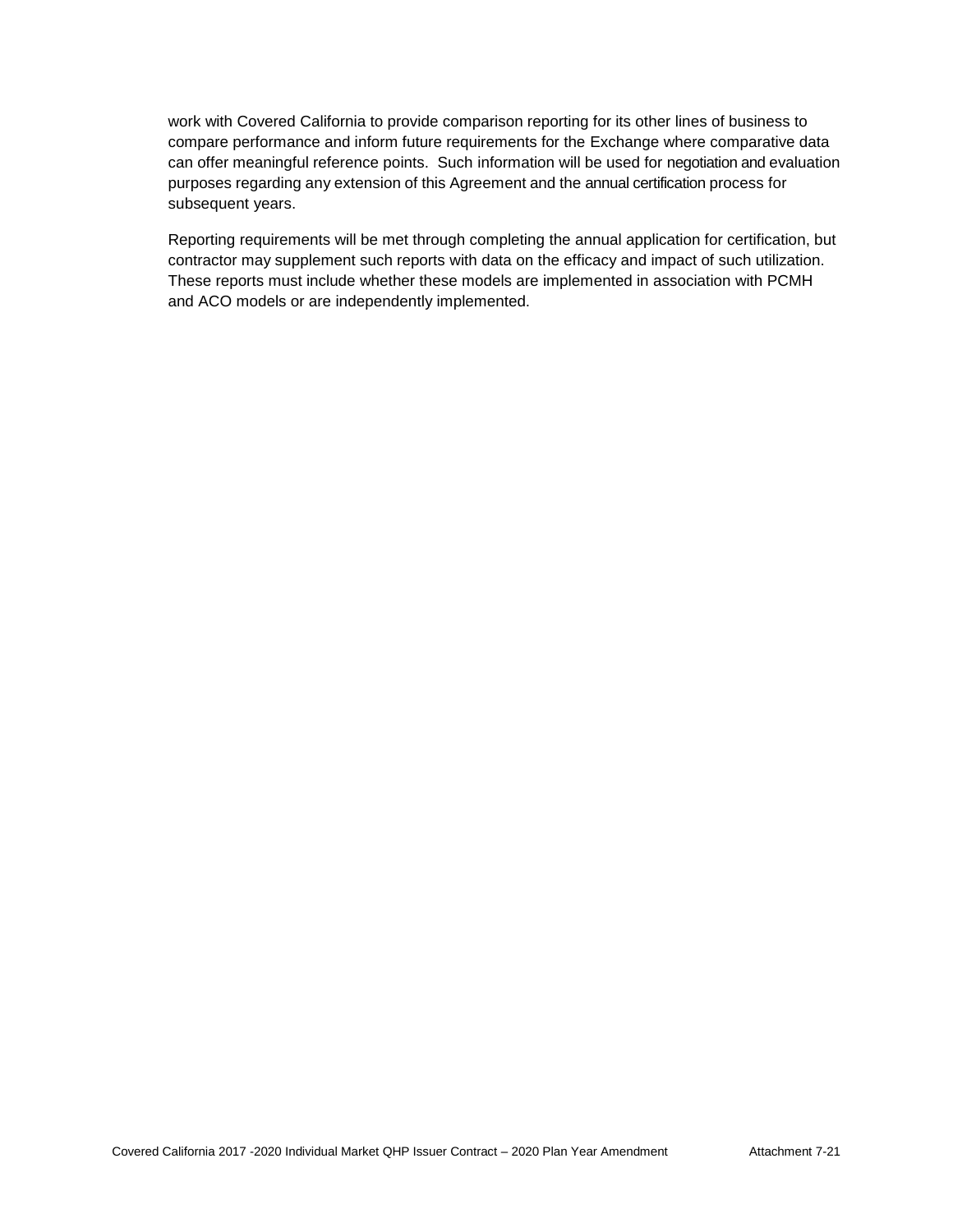# **ARTICLE 5 HOSPITAL QUALITY**

Covered California and Contractor recognize that hospitals have contracts with multiple health plans and are engaged in an array of quality improvement and efficiency initiatives. Hospitals play a pivotal role in providing critical care to those in the highest need and should be supported with coordinated efforts across health plans and purchasers.

# **5.01 Hospital Payments to Promote Quality and Value**

Covered California expects its Contractors to pay differently to promote and reward better quality care rather than pay for volume. Contractor shall:

- 1) Adopt a hospital payment methodology that incrementally places at least six percent (6%) of reimbursement to hospitals for Contractor's Covered California business with each general acute care hospital at-risk or subject to a bonus payment for quality performance. At minimum, this methodology shall include two percent (2%) of reimbursement by year end 2019 with a plan for satisfying future increases in reimbursement, four percent (4%) of reimbursement by year end 2021, and six percent (6%) by year end 2023. Contractor may structure this strategy according to its own priorities such as:
	- (a) The extent to which the payments "at risk" take the form of bonuses, withholds, or other penalties; or
	- (b) The selection of specific metrics upon which performance based payments are made may include, but are not limited to, Hospital Acquired Conditions (HACs) including Hospital Acquired Infections (HAIs), readmissions, or satisfaction measured through the Hospital Consumer Assessment of Healthcare Providers and Systems (HCAPS), but Contractor must use standard measures commonly in use in hospitals and that are endorsed by the National Quality Forum – with the goal of limiting measurement burden on hospitals.
	- (c) Contract arrangements with hospitals that participate in Accountable Care Organizations, whether sponsored by the Contractor or by Provider organizations, which include accountability or shared risk for total cost of care shall be considered to have met this requirement.
- 2) Because there is some evidence that readmissions may be influenced by social determinants beyond the control of the health care system or social supports that a hospital can provide at discharge, if Contractor includes readmissions as a measure under this provision, it shall not be the only measure. Additionally, Contractor must adopt balancing measures to track, address, and prevent unintended consequences from at-risk payments including exacerbation of health care disparities. Contractor shall report what strategies it is implementing to support hospitals serving at-risk populations in achieving target performance. In alignment with CMS rules on payments to hospitals for inpatient hospital services, Critical Access Hospitals as defined by the Centers for Medicare and Medicaid, are excluded from this requirement. In addition, the following types of hospitals are excluded from this requirement:
	- (a) Long Term Care hospitals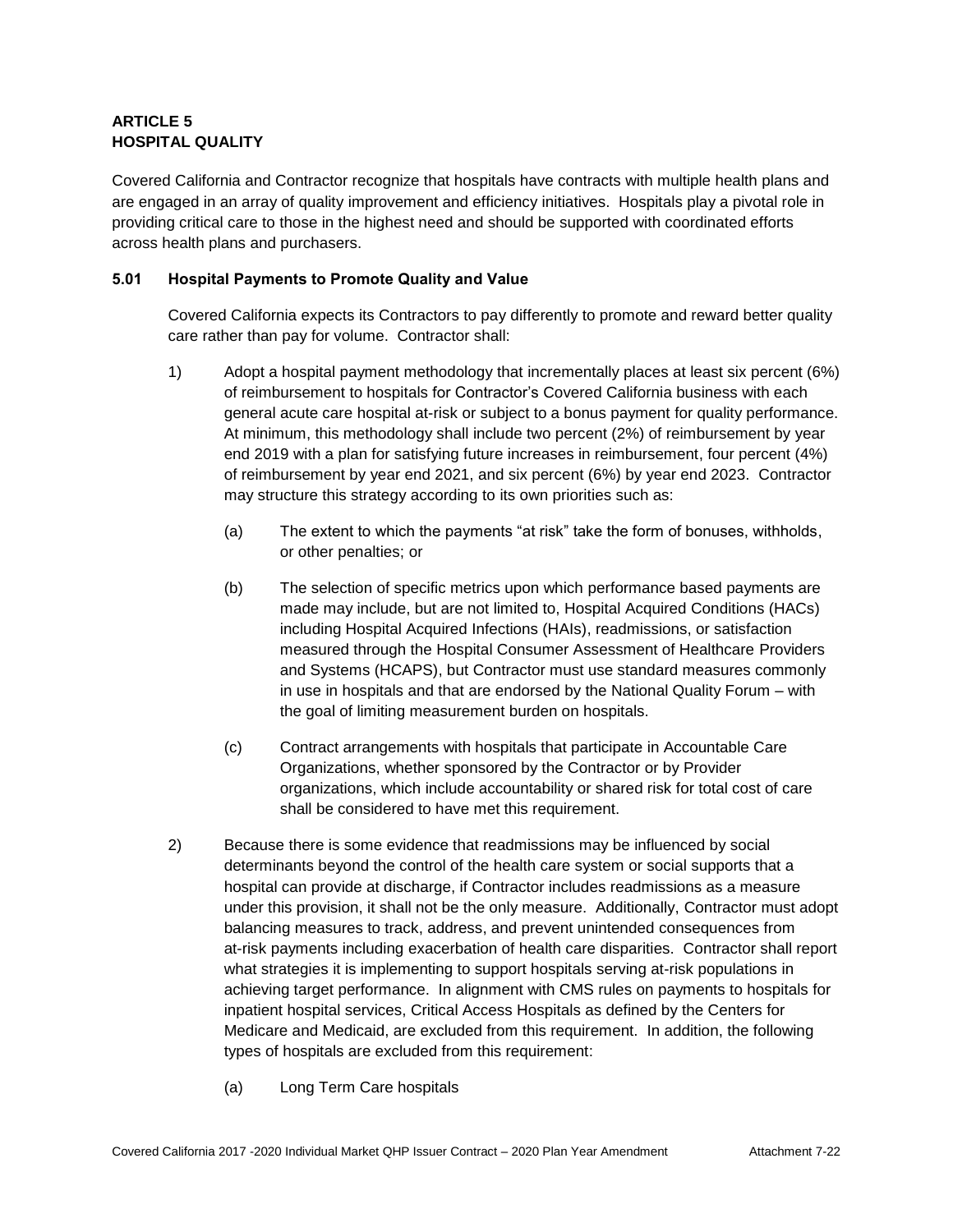- (b) Inpatient Psychiatric hospitals
- (c) Rehabilitation hospitals
- (d) Children's hospitals

Contractor shall still be accountable for the quality of care and safety of Covered California members receiving care in the aforementioned hospitals. Implementation of this requirement may differ for integrated delivery systems and require alternative mechanisms for tying payment to performance.

- 3) Report in its annual application for certification for negotiation purposes, for Enrollees, the:
	- (a) Amount, structure, and metrics for its hospital payment strategy;
	- (b) The percent of network hospitals operating under contracts reflecting this payment methodology;
	- (c) The total dollars and percent or best estimate of hospital payments that are tied to this strategy; and
	- (d) The dollars and percent, or best estimate that is respectively paid or withheld to reflect value. The hospital payments to promote value must be distinct from shared-risk and performance payments to hospitalization related to participation in ACOs as described in Article 4.03.

Additionally, Contractor agrees to work with Covered California to provide comparison reporting for Contractor's entire book of business where comparative data can offer meaningful reference points. Such information will be used for negotiation and evaluation purposes regarding any extension of this Agreement.

#### **5.02 Hospital Patient Safety**

- 1) Contractor agrees to work with Covered California to support and enhance acute general hospitals' efforts to promote safety for their patients. Exclusions for this requirement include CMS Critical Access Hospitals as defined by the Centers for Medicare and Medicaid. In addition, the following types of hospitals are excluded:
	- (a) Long Term Care hospitals
	- (b) Inpatient Psychiatric hospitals
	- (c) Rehabilitation hospitals
	- (d) Children's hospitals
- 2) Contractor will annually report strategy to improve safety in network hospitals, informed by review of specified HAC rates in all network hospitals. HAC rates will be provided by Covered California from established sources of clinical data such as rates reported by hospitals to the National Healthcare Safety Network (NHSN), or the California Department of Public Health (CDPH). Such information will be used for negotiation and evaluation purposes regarding any extension of this Agreement.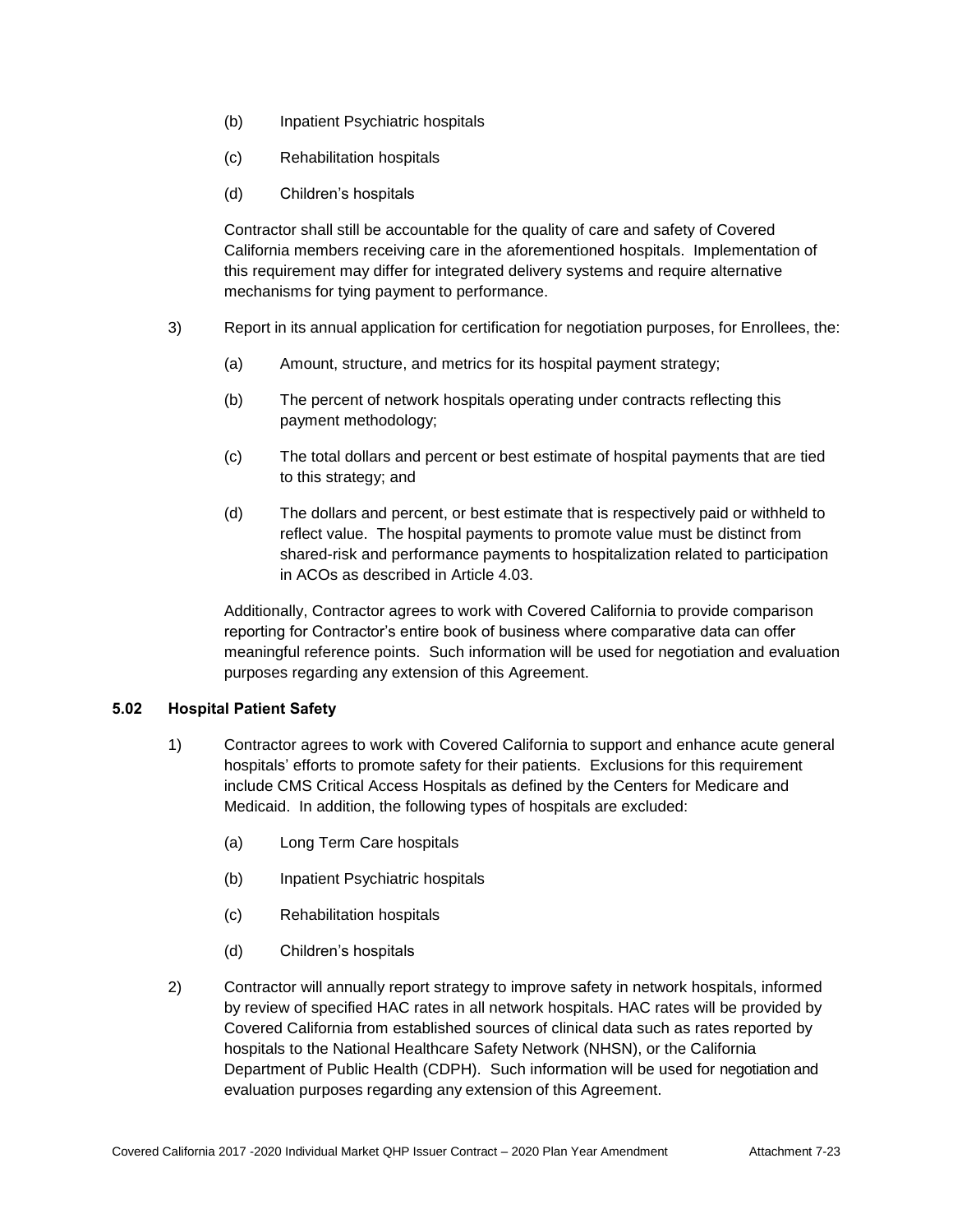- 3) Covered California has identified an initial set of HACs for focus. Certain HACs may be substituted for others if a common data source cannot be found. The decision to substitute HACs would be made transparently and collaboratively through the advisory process. The HACs that are currently the subject of the hospital safety initiatives are listed below:
	- (a) Catheter Associated Urinary Tract Infection (CAUTI);
	- (b) Central Line Associated Blood Stream Infection (CLABSI);
	- (c) Surgical Site Infection (SSI) with focus on colon;
	- (d) Methicillin-resistant Staphylococcus aureus (MRSA); and
	- (e) Clostridium difficile [colitis](http://www.webmd.com/ibd-crohns-disease/ulcerative-colitis/default.htm) (C. Diff) infection.

Contractor agrees to work with its contracted hospitals to continuously pursue a standardized infection ratio (SIR) of 1.5 or lower for each of the specified HAIs prioritizing hospitals that care for a high-volume of the Contractor's Enrollees.

- 4) The subject HACs may be revised in future years. Covered California expects to include adverse drug events (ADEs) including inappropriate use of opioids and blood thinners, hypoglycemia, and Sepsis Mortality when standardized definitions and measurement strategies have been adopted by CMS or by a coalition of Partnership for Patients grantees in California.
- 5) Covered California expects Contractor to only contract with hospitals that demonstrate they provide quality care and promote the safety of Enrollees. To meet this expectation Covered California will work with QHP Issuers and with California's hospitals to identify areas of "outlier poor performance" based on variation analysis of HAC rates. By year end 2020, as detailed in Article 1, 1.02(3), Contractors must either exclude hospitals that demonstrate outlier poor performance on safety from Provider networks serving Covered California or to document each year in its application for certification the rationale for continued contracting with each hospital that is identified as a poor performing outlier on safety and efforts the hospital is undertaking to improve its performance. Covered California does not expect Contractor to base outlier performance, and potential network removal decisions, on one HAC measure alone.

# **5.03 Appropriate Use of C-sections**

Contractor agrees to actively participate in the statewide effort through Smart Care California to promote the appropriate use of C-sections. This ongoing initiative sponsored by Covered California, DHCS, and CalPERS as well as major employers has adopted the goal of reducing Nulliparous, Term Singleton, Vertex (NTSV) C-section rates to meet or exceed the national Healthy People 2020 target of twenty-three-point nine percent (23.9%) for each hospital in the state by year end 2019. In addition to actively participating in this collaborative, Contractor shall:

1) Work collaboratively with Covered California to promote and encourage all in-network hospitals that provide maternity services to use the resources provided by California Maternity Quality Care Collaborative (CMQCC) and enroll in the CMQCC Maternal Data Center (MDC).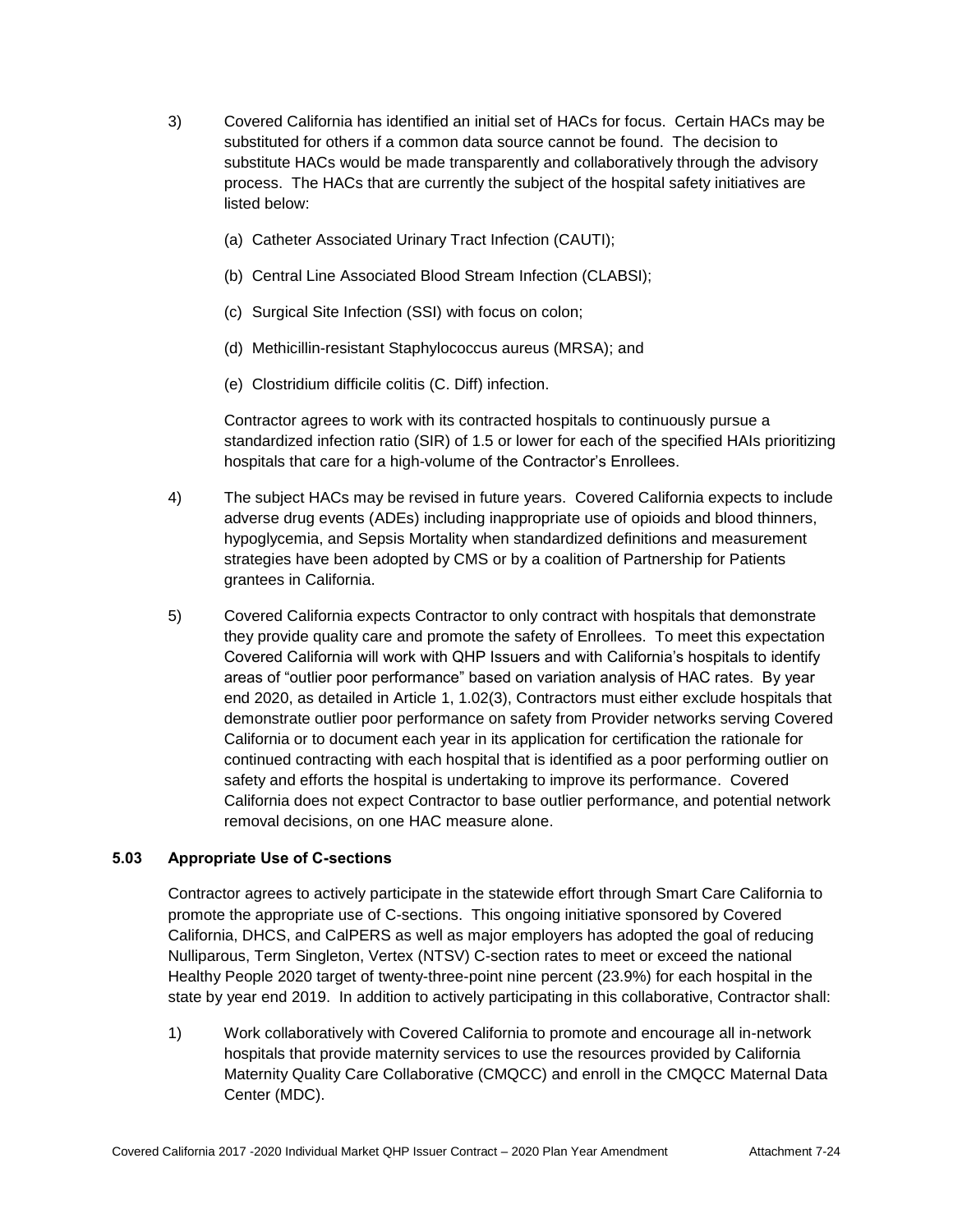- 2) Review information on C-section rate for NTSV deliveries and use it to inform hospital engagement strategy to reduce NTSV C-sections. Such information will also be used for negotiation and evaluation purposes regarding any extension of this Agreement.
- 3) Adopt a payment methodology progressively to include all contracted physicians and hospitals serving Enrollees, such that by year end 2019, payment is structured to support only medically necessary care and there is no financial incentive to perform C-sections. Smart Care California has outlined three payment strategies to align payment with medically necessary use of C-sections:
	- (a) Adopt a blended case rate payment for both physicians and hospitals
	- (b) Include a NTSV C-section metric in existing hospital and physician quality incentive programs
	- (c) Adopt population-based payment models, such as ACO-like arrangements.

Contractor must report on its payment methodology, how this methodology aligns with the Smart Care California payment strategies, and either the number or percent of hospitals contracted, as applicable, under this model in its annual application for certification.

4) Covered California expects Contractor to only contract with hospitals that demonstrate they provide quality care and promote the safety of Enrollees. Though Covered California does not expect Contractor to base outlier performance, and potential network removal decisions, on one measure alone, it is expected that Contractor will encourage providers with high rates of NTSV C-section delivery to pursue CMQCC coaching. Covered California expects Contractor to consider NTSV C-section rate, improvement trajectory, and willingness to engage in coaching as part of its maternity hospital contracting decisions and terms by year end 2019 and annually thereafter.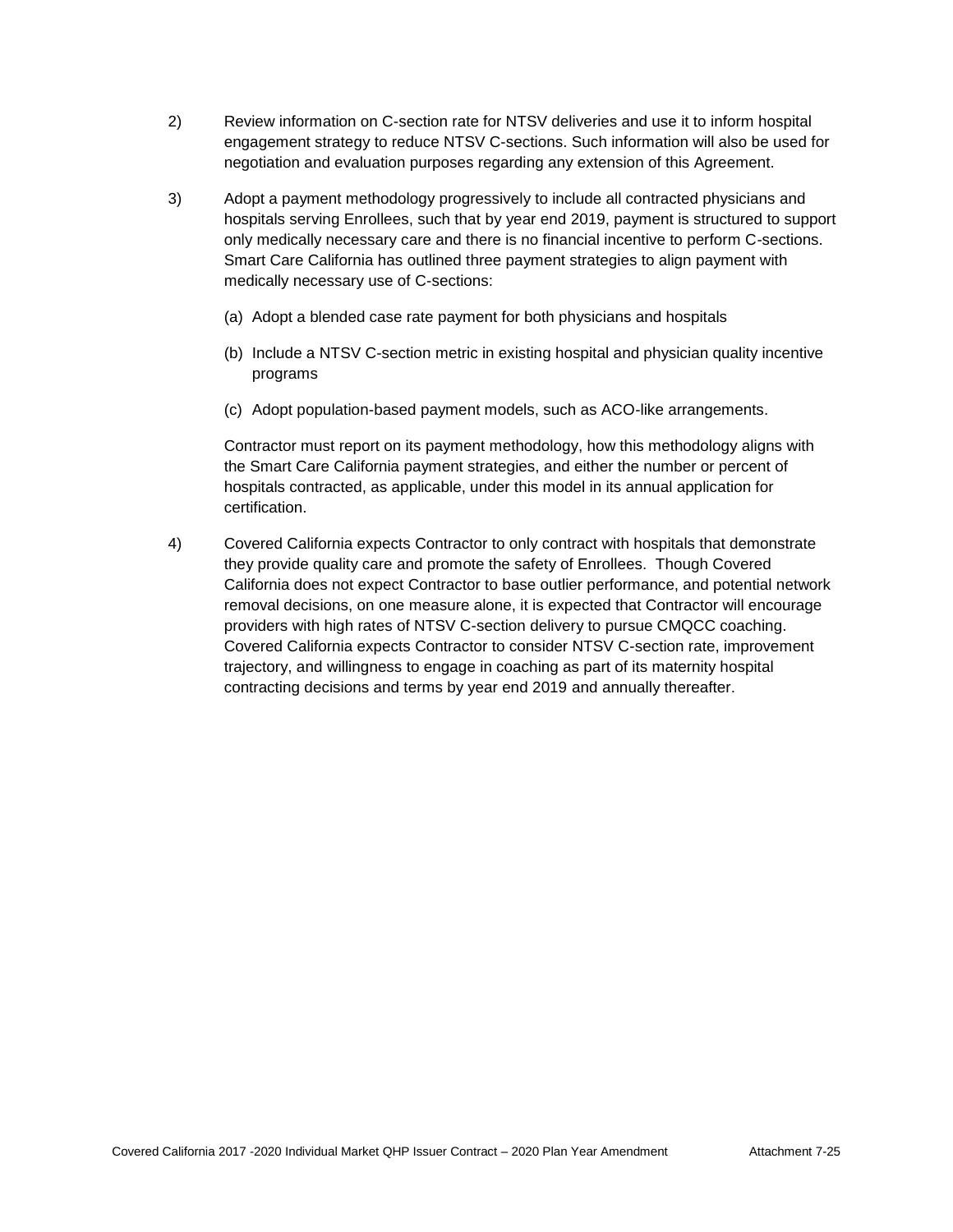# **ARTICLE 6 POPULATION HEALTH: PREVENTIVE HEALTH, WELLNESS AND AT-RISK ENROLLEE SUPPORT**

Covered California and Contractor recognize that access to care, timely preventive care, coordination of care, and early identification of high risk enrollees are central to the improvement of Enrollee health. Contractor and Covered California shall identify ways to increase access and coordination of care and work collaboratively to achieve these objectives.

# **6.01 Health and Wellness Services**

Contractor shall ensure Enrollees have access to preventive health and wellness services. For the services described below, Contractor must identify Enrollees who are eligible, notify Enrollees of their availability, and report utilization.

- 1) Necessary preventive services appropriate for each Enrollee. Contractor must report to Covered California the number and percent of Enrollees who utilize preventive services.
- 2) Tobacco cessation intervention, inclusive of evidenced-based counseling and appropriate pharmacotherapy, if applicable. Contractor must report to Covered California the number and percent of Enrollees who take advantage of the tobacco cessation benefit.
- 3) Obesity management, if applicable. Contractor must report to Covered California the number and percent of its Enrollees who take advantage of the obesity benefit.
- 4) To ensure the Enrollee health and wellness process is supported, Contractor must report on its:
	- (a) Health and wellness communication processes delivered to its Enrollees and applicable Participating Providers, that take into account cultural and linguistic diversity; and
	- (b) Processes to incorporate Enrollee's health and wellness information into Contractor's data and information specific to each individual Enrollee. This Enrollee's data is Contractor's most complete information on each Enrollee and is distinct from the Enrollee's medical record maintained by the Providers.

Contractor will be required to report on each of these four service categories in its annual application for certification. Additionally, Contractor agrees to work with Covered California to provide comparison reporting for its other lines of business to compare performance and inform future requirements for the Exchange where comparative data can offer meaningful reference points. The non-exchange line of business data is to support contract negotiations in setting targets and requirements for Exchange-only business and any required data will be submitted as part of Contractor's annual application for certification.

For each of the four service categories described above, Covered California working with appropriate stakeholders and the Contractor, will develop a measurement strategy based on national benchmarks, analysis of variation in California performance, best existing science of quality improvement, and effective engagement of stakeholders.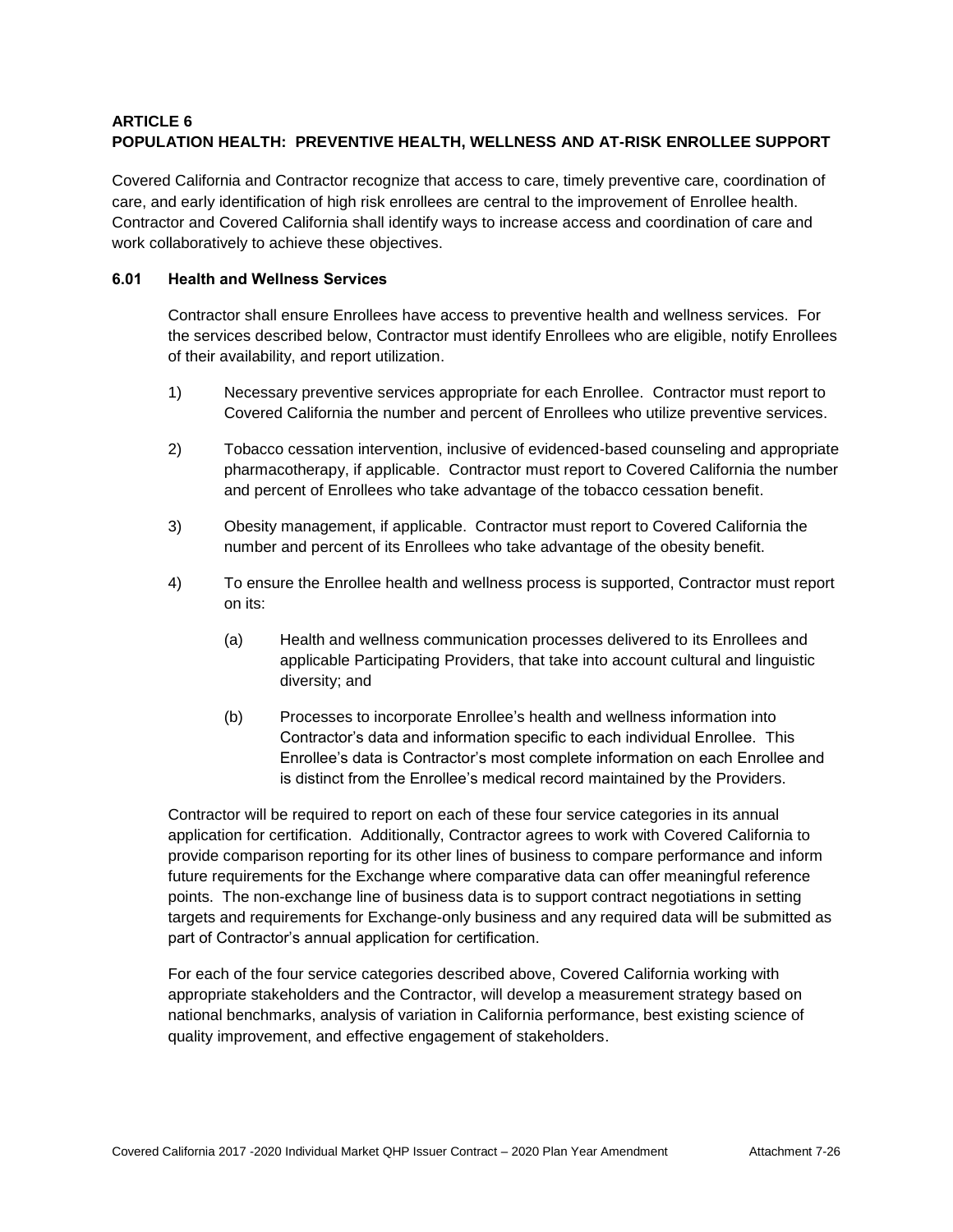# **6.02 Community Health and Wellness Promotion**

Covered California and Contractor recognize that promoting better health for Enrollees also requires engagement and promotion of community-wide initiatives that foster better health, healthier environments, and the promotion of healthy behaviors across the community. Contractor is encouraged to support community health initiatives that have undergone or are being piloted through systematic review to determine effectiveness in promoting health and preventing disease, injury, or disability and have been recommended by the Community Preventive Services Task Force.

Contractor will be required to report annually in its application for certification the initiatives, programs and projects that it supports that promote wellness and better community health for Enrollees, and is encouraged to report on such initiatives for Contractor's overall population. Such reports must include available results of evaluations of these community programs for Enrollees, including clinical or other health impacts and efficacy and will be used for negotiation and evaluation purposes regarding any extension of this Agreement.

Such programs may include:

- 1) Partnerships with local, state, or federal public health departments such as Let's Get Healthy California;
- 2) CMS Accountable Health Communities;
- 3) Voluntary health organizations which operate preventive and other health programs such as CalFresh; and
- 4) Hospital activities undertaken under the Community Health Needs Assessment required every three years under the Affordable Care Act.

#### **6.03 Determining Enrollee Health Status and Use of Health Assessments**

Contractor shall demonstrate the capacity and systems to collect, maintain, use, and protect from disclosure individual information about Enrollees' health status and behaviors in order to promote better health and to better manage Enrollees' health conditions.

To the extent the Contractor uses or relies upon Health Assessments to determine health status, Contractor shall offer, upon initial enrollment and on a regular basis thereafter, a Health Assessment in all threshold languages to all Enrollees over the age of 18, including those Enrollees that have previously completed such an assessment. If a Health Assessment tool is used, Contractor should select a tool that adequately evaluates Enrollees current health status and provides a mechanism to conduct ongoing monitoring for future intervention(s). In addition, Health Assessments should advise policyholders at the outset on how the information collected may be used, and explain that the member is opting in to receive information from the Contractor, and that participating in the assessment is optional.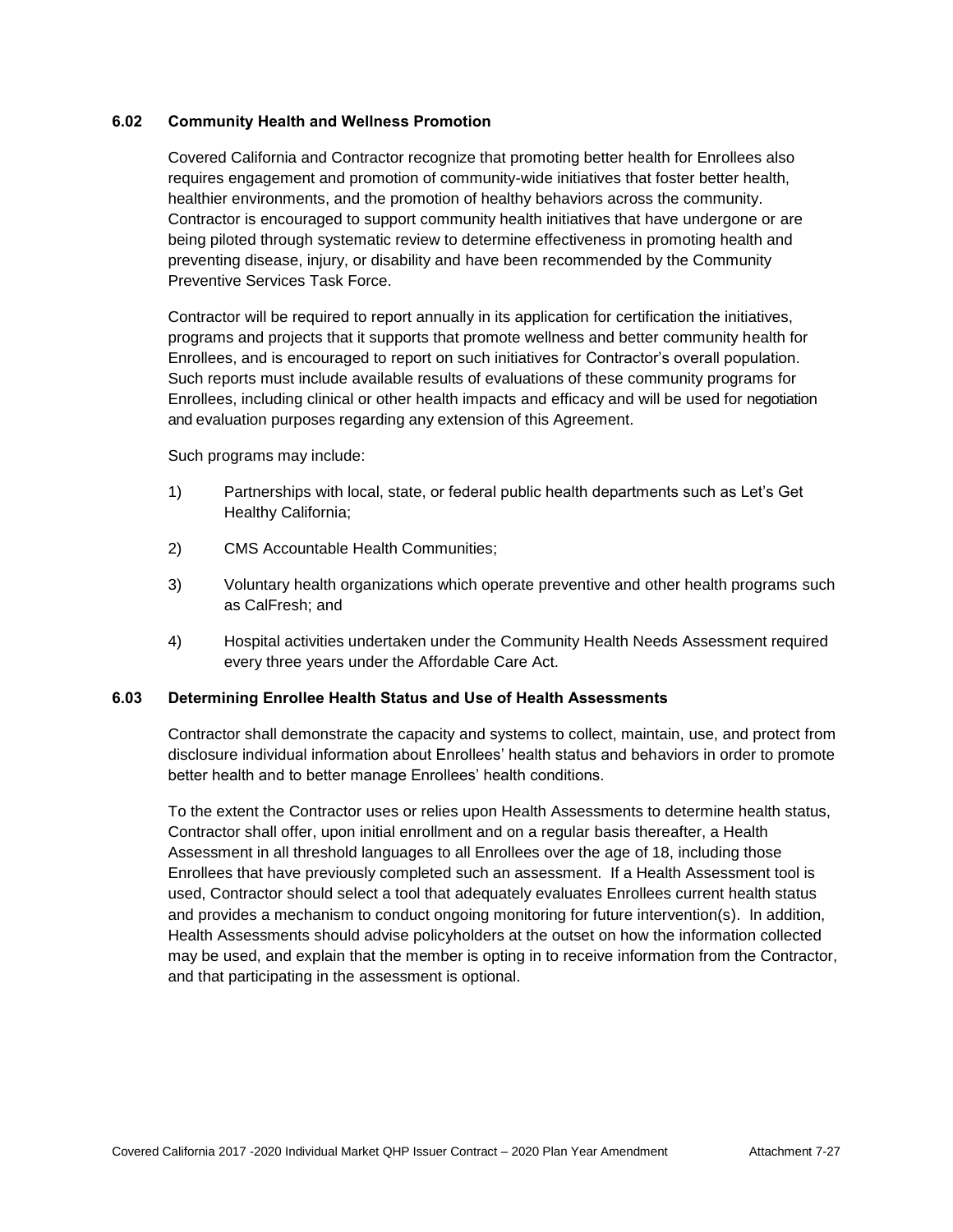### **6.04 Reporting to and Collaborating with Covered California Regarding Health Status**

Contractor shall provide to Covered California, in a format that shall be mutually agreed upon, information on how it collects and reports, at both individual and aggregate levels, changes in Enrollees' health status. Reporting may include a comparative analysis of health status improvements across geographic regions and demographics.

Contractor shall report to Covered California its process to monitor and track Enrollees' health status, which may include its process for identifying individuals who show a decline in health status, and referral of such Enrollees to Contractor care management and chronic condition program(s) as defined in Section 6.05, for the necessary intervention. Contractor shall annually report to Covered California the number of Enrollees who are identified through their selected mechanism and the results of their referral to receive additional services.

# **6.05 Supporting At-Risk Enrollees Requiring Transition**

Contractor shall be able to facilitate transitions of care with minimal disruption for Enrollees who are switching from one QHP Issuer to another or into or out of the Exchange marketplace. The Exchange is particularly concerned about QHP Issuer transitions of enrollment for At-Risk Enrollees, which includes Enrollees who are: 1) in the middle of acute treatment, third trimester pregnancy, or those who would otherwise qualify for Continuity of Care under California law, 2) in case management programs, 3) in disease management programs, or 4) on maintenance prescription drugs for a chronic condition.

In the event of a future service area reduction, the Exchange may automatically transition Contractor's Enrollees into a different QHP Issuer to avoid gaps in coverage.

If this occurs, the Contractor terminating Enrollees shall do the following:

- 1) Conduct outreach to alert all impacted Enrollees that their QHP with Contractor will be ending. Outreach will include instructions, timing, and options for enrolling with a new QHP Issuer.
- 2) Conduct outreach to At-Risk Enrollees with sensitive diagnosis, giving them the option to authorize Contractor to send their personal health information to the Enrollee's new QHP Issuer with the goal of improving the transition of care.
- 3) Send Enrollee health information relevant to creating transitions of care with minimal disruption to the Enrollee's new QHP Issuer for those Enrollees who have provided authorization to do so, as follows:
	- (a) For all terminating Enrollees, send PCP on record.
	- (b) For At-Risk Enrollees, send relevant personal health information to new QHP Issuer on behalf of those who authorize.
- 4) Conduct outreach to providers in impacted service areas to create Enrollee transitions with minimal disruption.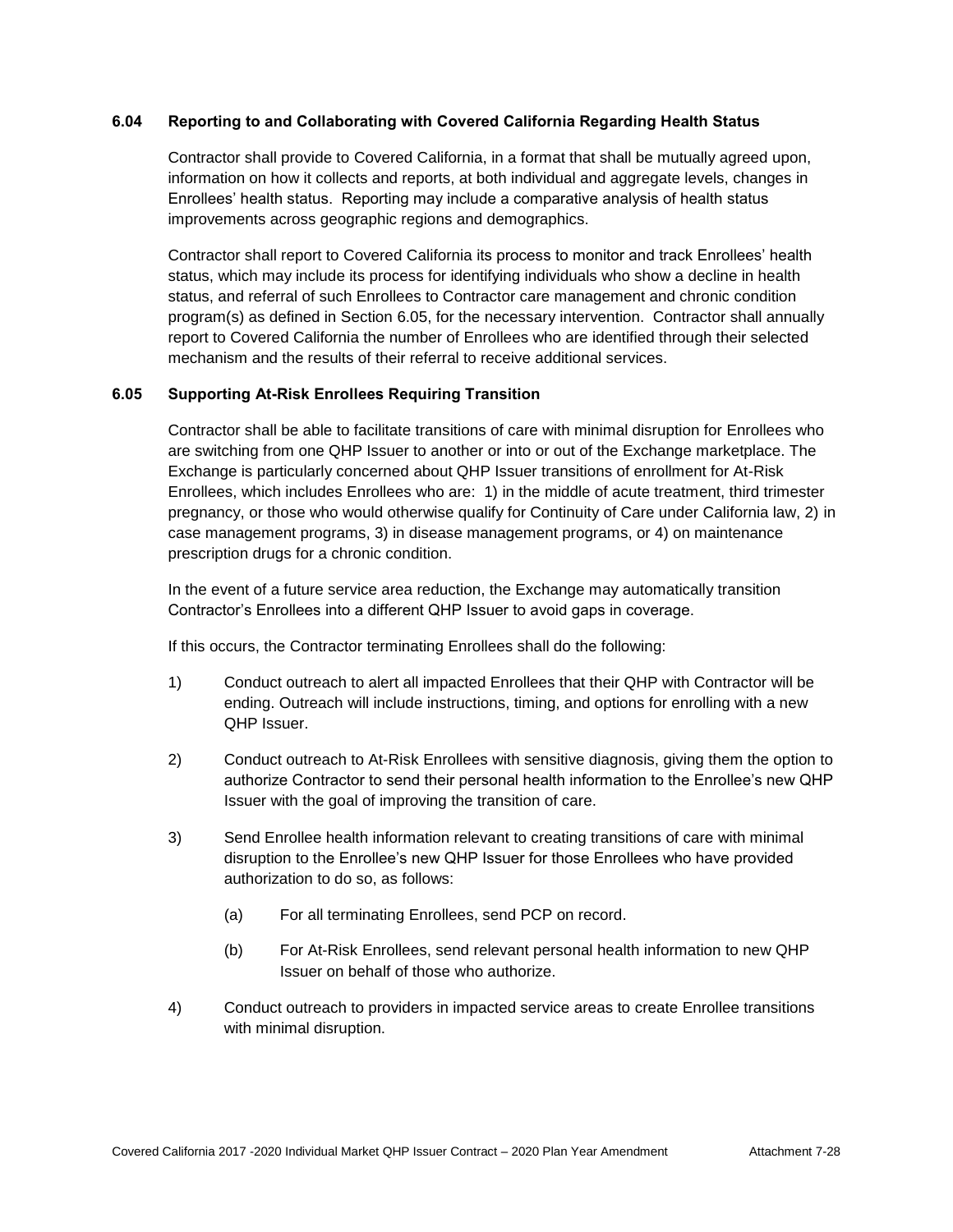Contractors receiving terminating Enrollees from a Contractor under a service area withdrawal must do the following:

- 1) Identify At-Risk Enrollees, either through existing contractor practices, or through receipt of both health information from prior Contractor and the data file with transitioning enrollment information from Covered California (which would occur after these Enrollees have effectuated coverage).
- 2) Ensure At-Risk Enrollee care transition accounts for the Enrollee's medical situation; including participation in case or disease management programs, locating in-network Providers with appropriate clinical expertise, or any alternative therapies including specific drugs;
- 3) Establish internal processes to ensure all parties involved in the transition of care for At-Risk Enrollees are aware of their responsibilities. This includes anyone within or outside of the Contractor's organization who are needed to ensure the transition of prescriptions or provision of care;
- 4) Provide information on continuity of care program, including alternatives for transitioning to an in-network provider; and
- 5) Ensure terminating Enrollees have access to Contractor's formulary information prior to enrollment.

# **6.06 Identification and Services for At-Risk Enrollees**

Contractor agrees to identify and proactively manage Enrollees with existing and newly diagnosed chronic conditions, including, diabetes, asthma, heart disease, or hypertension, and who are most likely to benefit from well-coordinated care ("At-Risk Enrollees"). Contractor agrees to support disease management activities at the plan or health care Provider level that meet standards of accrediting programs such as NCQA. Contractor shall provide Covered California with a documented process, care management plan and strategy for targeting and managing At-Risk Enrollees. Such documentation may include the following:

- 1) Methods to identify and target At-Risk Enrollees;
- 2) Description of Contractor's predictive analytic capabilities to assist in identifying At-Risk Enrollees who would benefit from early, proactive intervention;
- 3) Communication plan for known At-Risk Enrollees to receive information prior to Provider visit, including the provision of culturally and linguistically appropriate communication;
- 4) Process to update At-Risk Enrollee medical history in Contractor's maintained Enrollee health profile;
- 5) Process for sharing registries of Enrollees with their identified risk, as permitted by state and federal law, with appropriate accountable Providers, especially the enrollee's PCP;
- 6) Mechanisms to evaluate access within the Provider network on an ongoing basis, to ensure that an adequate network is in place to support a proactive intervention and care management program for At-Risk Enrollees;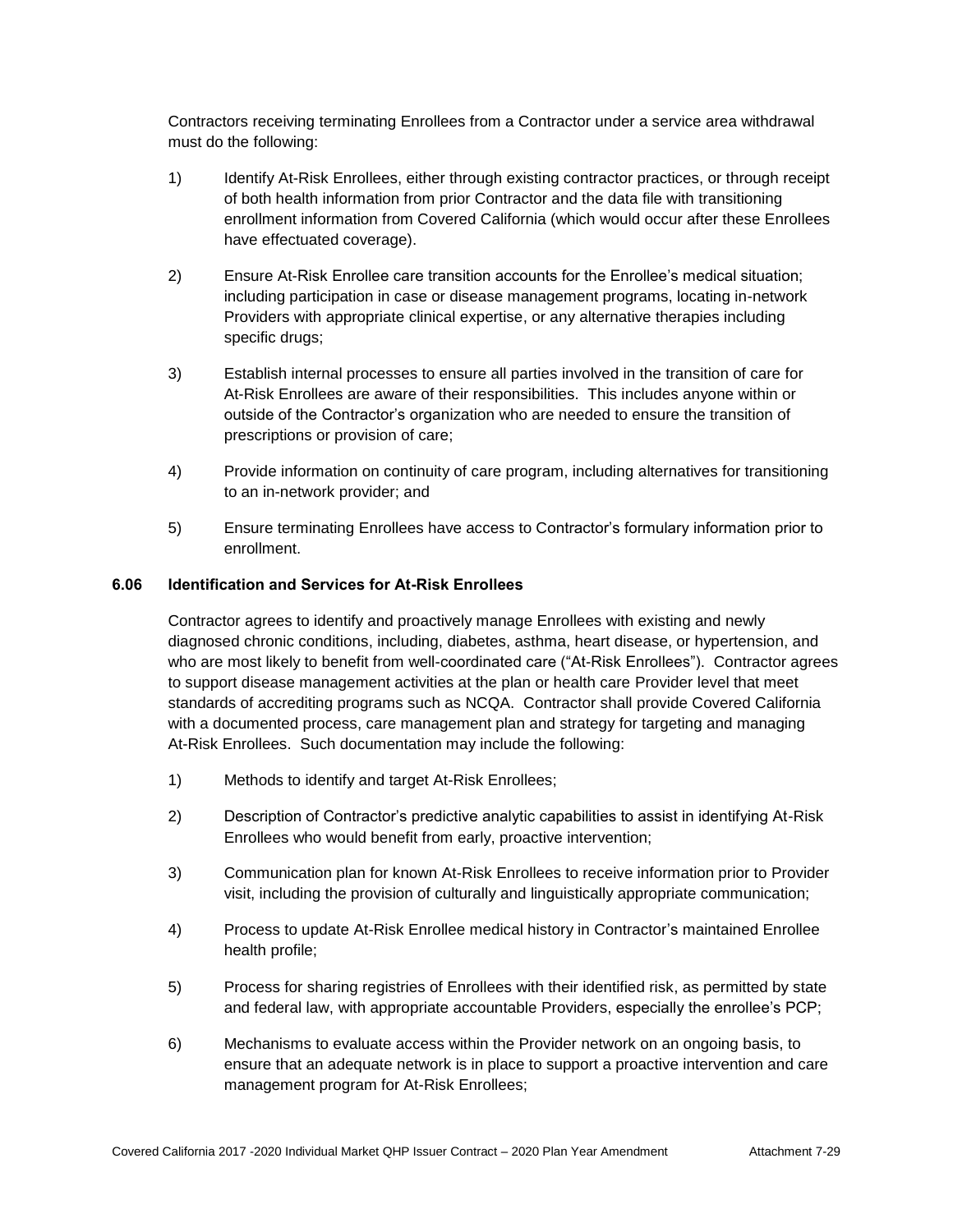- 7) Care and network strategies that focus on supporting a proactive approach to At-Risk Enrollee intervention and care management. Contractor agrees to provide Covered California with a documented plan and include "tools" and strategies to supplement or expand care management and Provider network capabilities, including an expansion or reconfiguration of specialties or health care professionals to meet clinical needs of At-Risk Enrollees;
- 8) Data on number of Enrollees identified and types of services provided.

# **6.07 Diabetes Prevention Programs**

Starting January 1, 2018, Contractor must offer a CDC-recognized Diabetes Prevention Lifestyle Change Program, also known as a Diabetes Prevention Program (DPP), to all Enrollees ages 18 and older who meet the participation criteria. The DPP shall be available to all Enrollees in the geographic service area and covered under the \$0 preventive services benefit or diabetes education benefit in the Patient-Centered Benefit Design Plans. Contractor's DPP must have pending or full recognition by CDC as a DPP and be accessed either online or in person. A list of recognized programs in California can be found at [https://nccd.cdc.gov/DDT\\_DPRP/Programs.aspx.](https://nccd.cdc.gov/DDT_DPRP/Programs.aspx)

Covered California 2017 -2020 Individual Market QHP Issuer Contract – 2020 Plan Year Amendment Attachment 7-30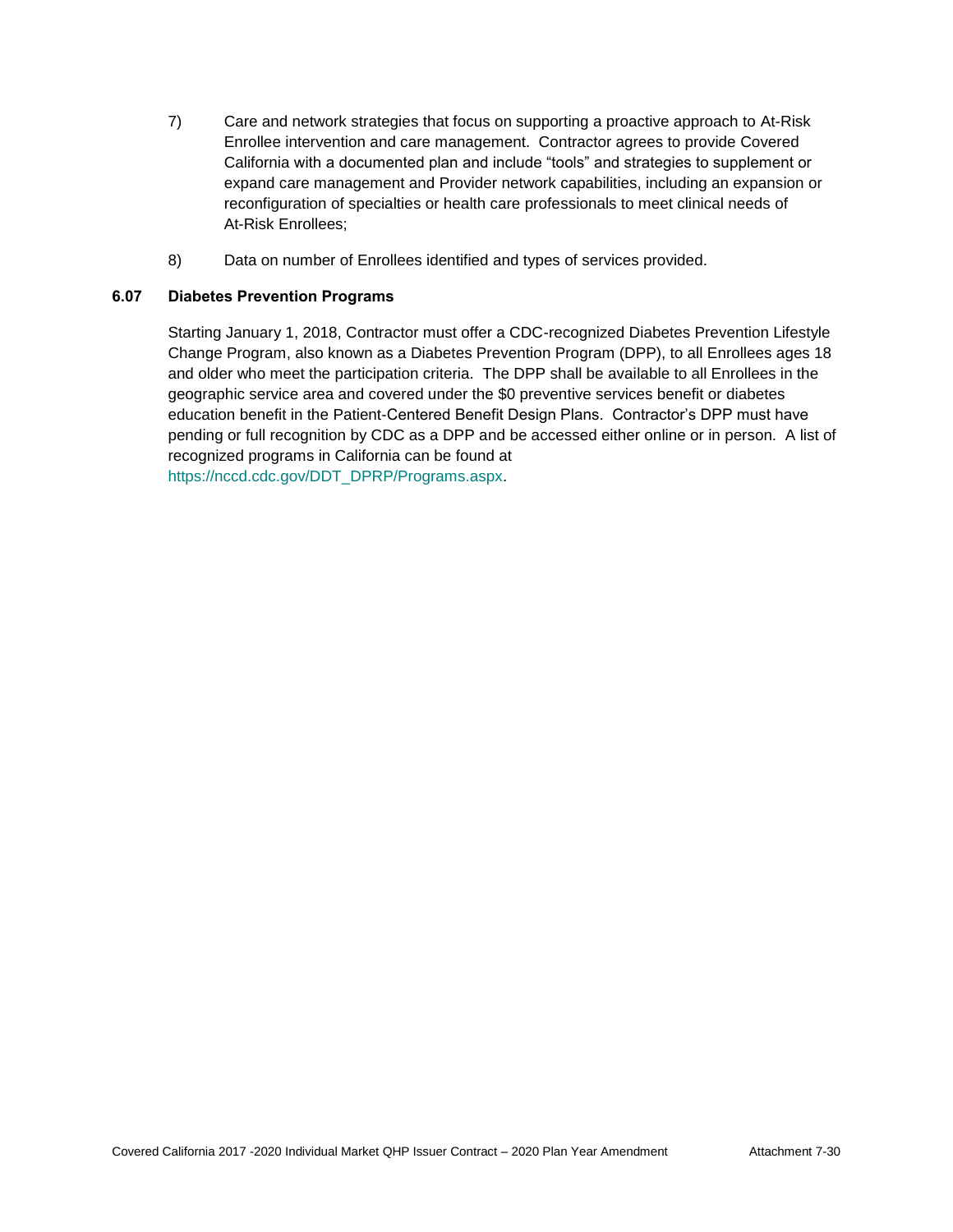# **ARTICLE 7 PATIENT-CENTERED INFORMATION AND SUPPORT**

Empowering consumers with knowledge to support healthcare decision-making is a crucial part of Covered California's mission and naturally promotes the Triple Aim by supporting decisions consistent with the Enrollee's values and preferences and fostering consumer access to care.

Covered California and Contractor agree that valid, reliable, and actionable information relating to the cost and quality of healthcare services is important to Enrollees, Covered California, and Providers.

Thus, Covered California expects that Contractor will participate in activities necessary to provide this information to consumers. The specifics of this phased approach are described in Section 7.01 below.

# **7.01 Enrollee Healthcare Services Price and Quality Transparency Plan**

- 1) In the annual application for certification, Contractor will have reported for negotiation and certification purposes, its planned approach to providing healthcare shopping cost and quality information available to all Enrollees. Covered California does not require using a specific form or format and recognizes that the timeline and expectations will differ, based on variables such as Contractor's membership size and current tool offerings. Regardless of how the requirement is fulfilled, the common elements at the end point of each Contractor planned approach must include:
	- (a) Cost information:
		- i. That enables Enrollees to understand their exposure to out-of-pocket costs based on their benefit design, including real time information on member accumulation toward deductibles, when applicable, and out of pocket maximums. Health Savings Account (HSA) user information shall include account deposit and withdrawal/payment amounts.
		- ii. That enables Enrollees to understand Provider-specific consumer cost shares for prescription drugs and for care delivered in the inpatient, outpatient, and ambulatory surgery/facility settings. Such information must include the facility name, address, and other contact information and be based on the contracting rates to give the Enrollee estimates of out of pocket costs that are as accurate as possible.
		- iii. Commonly used service information should be organized in ways that are useful and meaningful for consumers to understand.
	- (b) Quality information:
		- i. That enables Enrollees to compare Providers based on quality performance in selecting a Primary Care clinician or common elective specialty and hospital Providers.
		- ii. That is based on quality measurement consistent with nationally-endorsed quality information in accordance with the principles of the Patient Charter for Physician Performance Measurement.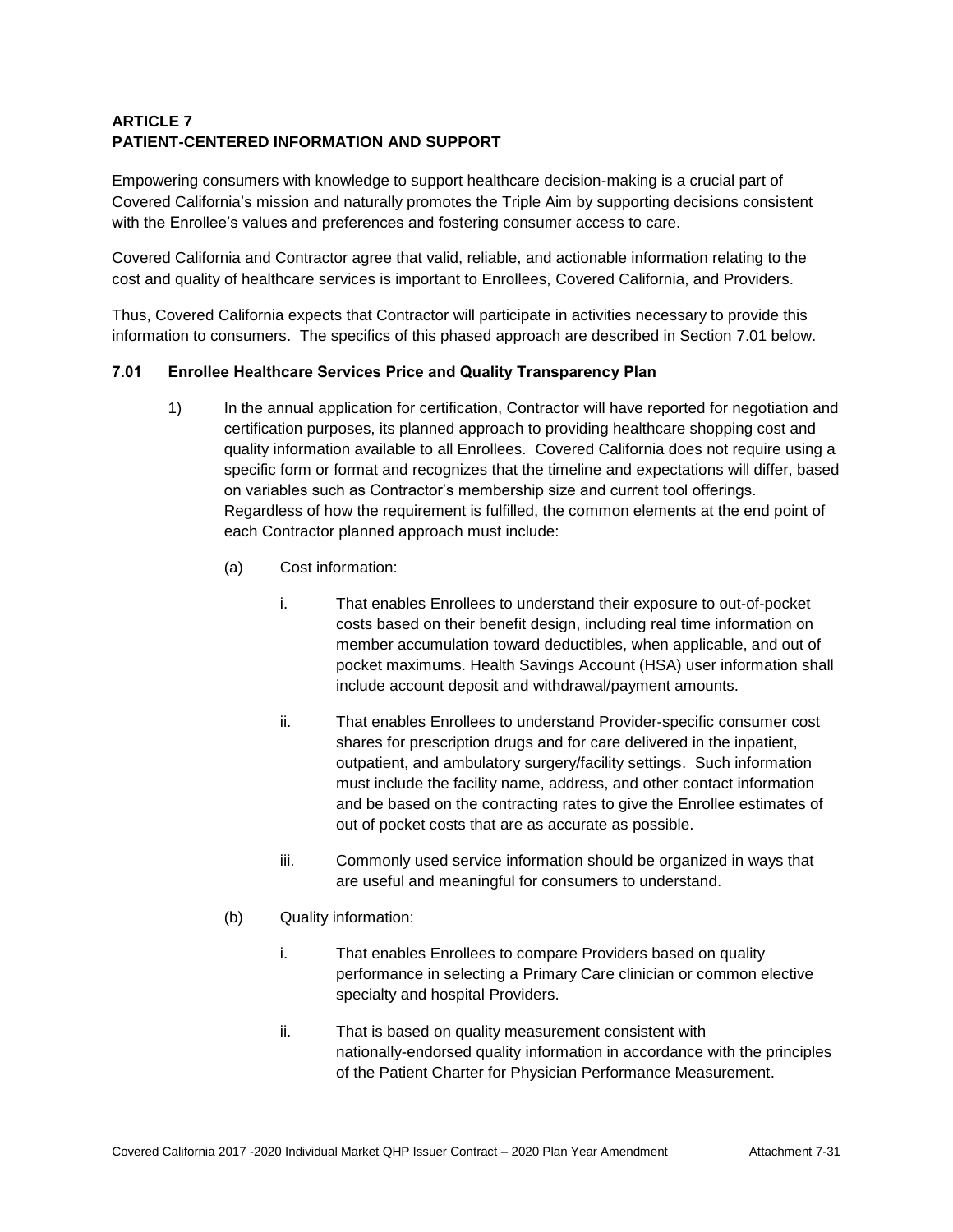- iii. That, as an interim step prior to integrating quality measurement into Provider chooser tools, can be provided by linking to:
	- a. The California Office of the Patient Advocate (www.opa.ca.gov/)
	- b. CMS Hospital Compare Program [\(https://www.medicare.gov/hospitalcompare/search.html\)](https://www.medicare.gov/hospitalcompare/search.html)
	- c. CMS Physician Compare Program [\(https://www.medicare.gov/physiciancompare/\)](https://gcc01.safelinks.protection.outlook.com/?url=https%3A%2F%2Fwww.medicare.gov%2Fphysiciancompare%2F&data=02%7C01%7CLisa.Schenck%40covered.ca.gov%7C0b975639bac548e5ba8e08d6c1d69540%7C466d2f7db1424b9c8cddeba5537a0f27%7C0%7C0%7C636909524700295392&sdata=1%2F3YnanKKiv6qiINZYz8rc0vfq9na01dliDlGmKIGMM%3D&reserved=0)
- iv. In addition, Contractor must recognize California hospitals that have achieved target rates for HACs and NTSV C-section utilization as defined in Article 5, Sections 5.02 and 5.03.
- (c) Health Insurance Benefit Information. Contractor shall make available personalized benefit-specific information to all enrollees that includes accumulations of expenses applicable to deductible and out-of-pocket maximums.
- (d) Contractor agrees to monitor care provided out of network to ensure that consumers understand that their cost share will be higher and are choosing care out of network intentionally.
- (e) If Contractor product enrollment exceeds 100,000 for Covered California business, the cost and quality information shall be provided through an online tool easily accessible across a variety of platforms and made available by 2018. If Contractor enrollment is under 100,000 for Covered California business, the information may be provided by alternative means such as a call center.
- 2) Contractor will be required in its annual application for certification to:
	- (a) Report the number and percent of unique Enrollees for each of the consumer tools offered for the reporting period of the plan year.
	- (b) Report user experience with the tool (or equivalent service such as a call center) from a representative sample of users who respond to a survey which includes a user overall satisfaction with rating.
	- (c) Provide access and log-in credentials for Covered California staff per mutually agreeable terms to safeguard Contractor proprietary information and services.

Contractor agrees to work with Covered California to provide comparison reporting for its other lines of business to compare performance and inform future requirements for the Exchange where comparative data can offer meaningful reference points. The non-exchange line of business data is to support contract negotiations in setting targets and requirements for Exchange-only business and any required data will be submitted as part of Contractor's annual application for certification.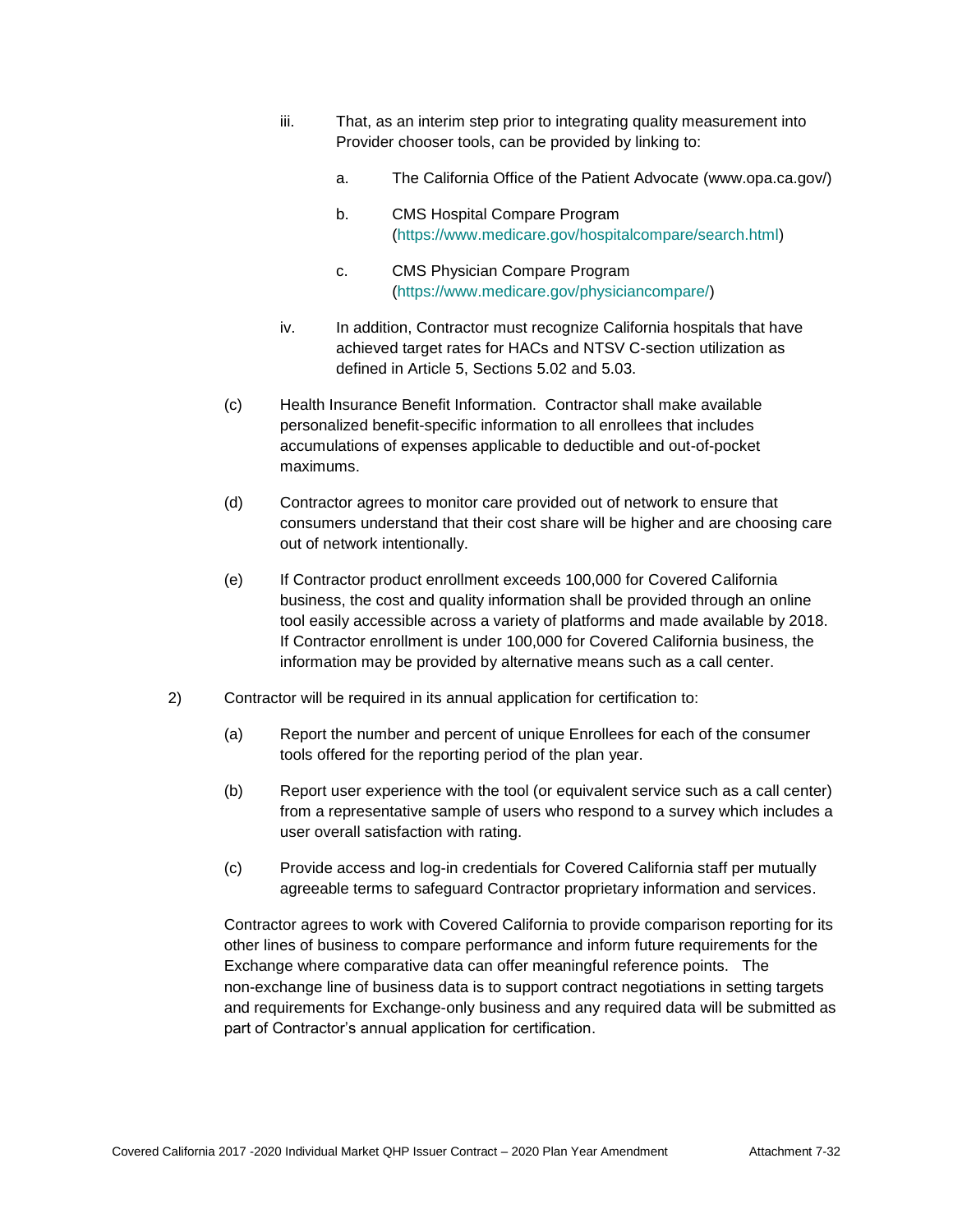# **7.02 Enrollee Personalized Health Record Information**

- 1) In its annual application for certification, Contractor will report for negotiation and certification purposes, the extent to which Enrollees can easily access personal health information or have reported its plan to provide such access through such tools as a Personal Health Record (PHR) or other "patient portal".
- 2) The content of such PHRs includes: medical records, billing and payment records, insurance information, clinical laboratory test results, medical images such as X-rays, wellness and disease management program files, clinical case notes, and other information used to make decisions about individuals.
- 3) Covered California, working with appropriate stakeholders and the Contractor, will develop a measurement strategy for tracking the use of personal health information based on national benchmarks, analysis of variation in California performance, best existing science of quality improvement, and effective engagement of stakeholders.
- 4) Contractor will provide access and log-in credentials for Covered California staff per mutually agreeable terms to safeguard Contractor proprietary information and services.

# **7.03 Enrollee Shared Decision-Making**

Covered California requires deployment of decision-making tools to support Enrollees in understanding their medical diagnosis and treatment options to aid in discussion with their Provider. Educating Enrollees on their diagnosis and alternative treatment options is a powerful evidence-based approach to reducing overuse or misuse of clinical interventions.

Contractor agrees to promote and encourage patient engagement in shared decision-making with contracted Providers.

- 1) Contractor will be required to report in its annual application for certification specific information regarding the number of Enrollees who have accessed consumer information or have participated in a shared decision-making process prior to reaching an agreement on a treatment plan. For example, Contractor may adopt shared-decision-making practices for preference-sensitive conditions, including breast cancer, prostate cancer, and knee and hip replacements, that feature patient-decision-making aids in addition to physician opinions and present trade-offs regarding quality or length of life.
- 2) Contractor will be required to report in its annual application for certification the percentage of Enrollees with identified health conditions above who received information that allowed the Enrollee to share in the decision-making process prior to agreeing to a treatment plan.
- 3) Contractor will be required to report in its annual application for certification participation in these programs and their results, including clinical, patient experience and costs impacts.
- 4) These reports will be used for negotiation and evaluation purposes regarding any extension of this Agreement.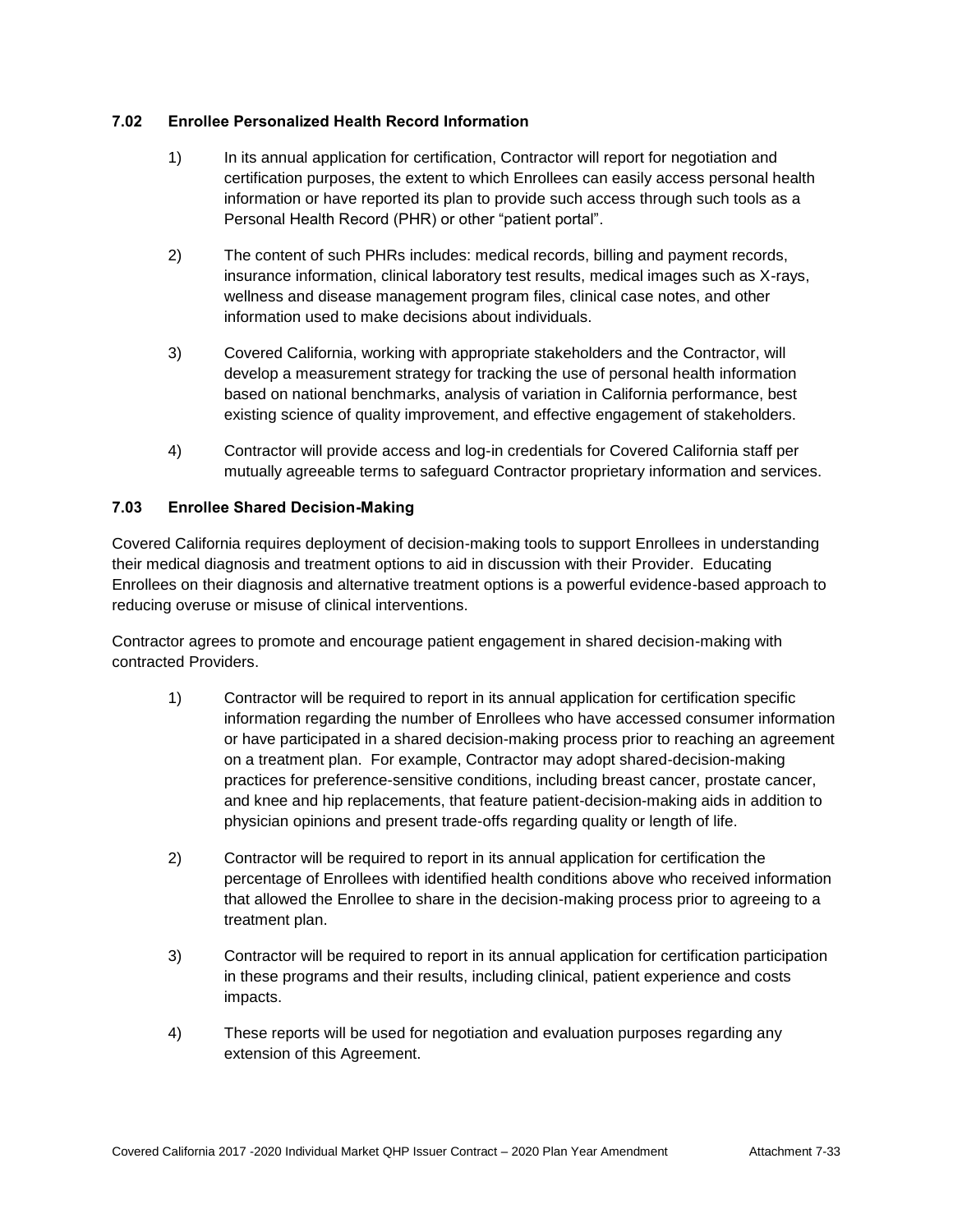# **7.04 Reducing Overuse through Smart Care California**

Contractor shall participate in Smart Care California. This multi-stakeholder work group facilitated by IHA, will leverage Choosing Wisely decision aids to support efforts to drive appropriate use of:

- 1) C-sections for NTSV deliveries;
- 2) Opioids; and
- 3) Evidence-based treatment for low back pain.

The mechanism for reduction of NTSV C-sections will be participation in Smart Care California, with the target of ensuring all network hospitals achieve rates of twenty-three-point nine percent (23.9%) or less by year end 2019 (see Section 5.03).

Improvement strategies and targets for 2020 as well as for annual intermediate milestones for the appropriate use of opioids and evidence-based treatment for low back pain will be established by Covered California in collaboration with other stakeholders participating in the workgroup based on national benchmarks, analysis of variation in California performance, and best existing science of quality improvement and effective engagement of stakeholders.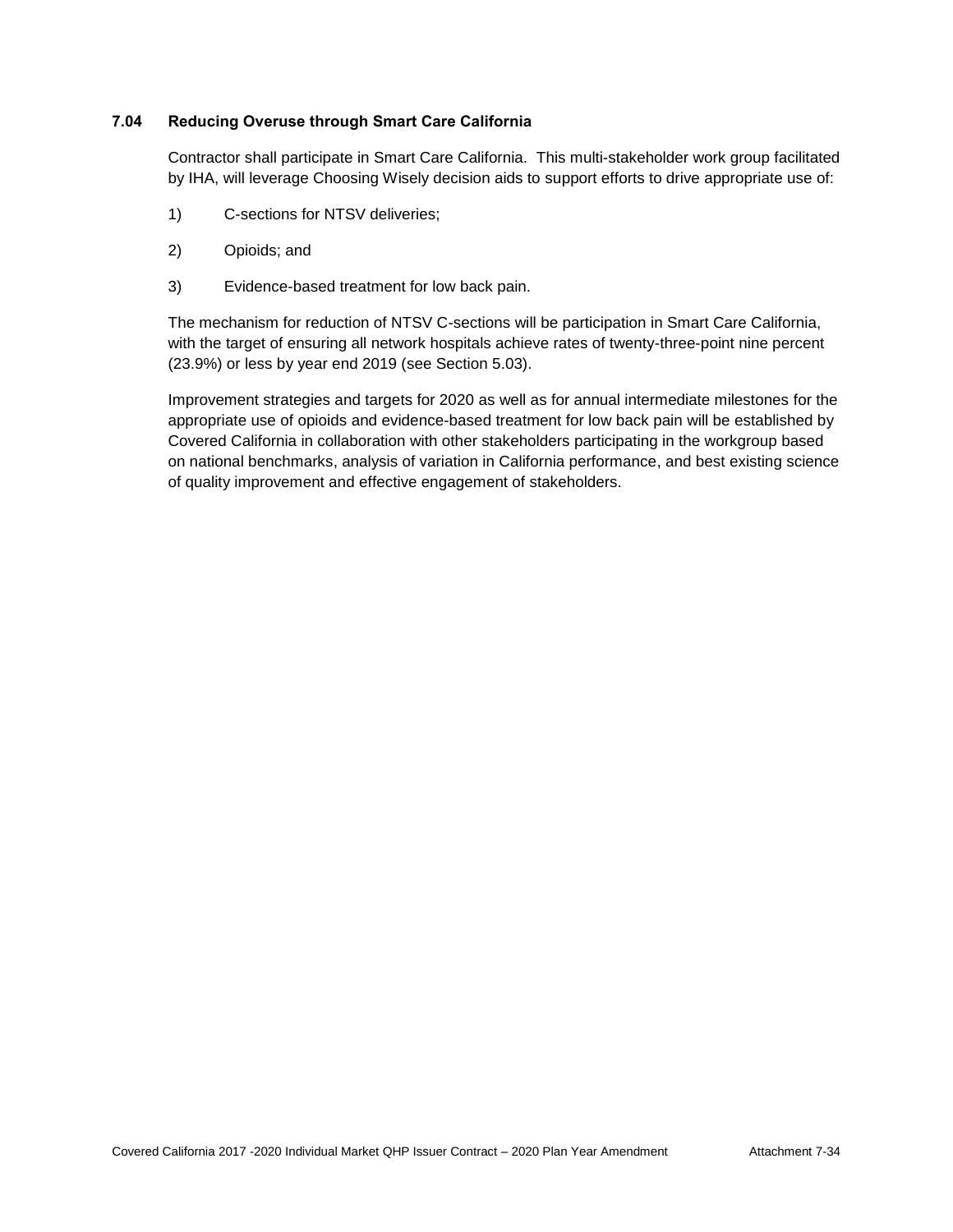# **ARTICLE 8 PAYMENT INCENTIVES TO PROMOTE HIGHER VALUE CARE**

# **8.01 Reward-based Consumer Incentive Programs**

Contractor may, to the extent permitted by law, maintain or develop a Reward-based Consumer Incentive Program to promote evidence-based, optimal care for Enrollees with identified chronic conditions. To the extent Contractor implements such a program and to the extent such information is known, Contractor shall report participation rates and outcomes results, including clinical, patient experience, and cost impacts, to Covered California annually.

# **8.02 Value-Based Reimbursement Inventory and Performance**

Contractor agrees to implement value-based reimbursement methodologies to Providers within networks contracted to serve Covered California. Value-based reimbursement methodologies must include those payments to hospitals and physicians that are linked to quality metrics, performance, costs and value measures, and must include the Contractor's entire book of business with the Provider.

- 1) Among the strategies for which Covered California has established requirements for payment strategies to support delivery system reforms are:
	- (a) Advanced Primary Care or Patient-Centered Medical Homes (Section 4.02)
	- (b) Accountable Care Organizations (Section 4.03)
	- (c) Appropriate use of C-sections (Section 5.03)
	- (d) Hospital Patient Safety (Section 5.02)
- 2) In addition to the required payment strategies above, Contractor will be required to report in its annual application for certification an inventory and evaluation of the impact of other value-based payment models it is implementing including, but not limited to:
	- (a) Direct participation or alignment with CMMI innovative payment models such as the Oncology or Joint Replacement model; and
	- (b) Adoption of new Alternative Payment Models associated with the implementation of the Medicare Access & [CHIP](http://www.insurekidsnow.gov/chip/index.html) Reauthorization Act of 2015 (MACRA).

# **8.03 Value-Pricing Programs**

Contractor agrees to provide Covered California with the details of any value-pricing programs for procedures or in-service areas that have the potential to improve care and generate savings for Enrollees. Contractor agrees to share with Covered California, the results of programs that may focus on high cost regions or those with the greatest cost variation(s). These programs may include payment bundling pilots for specific procedures where wide cost variations exist.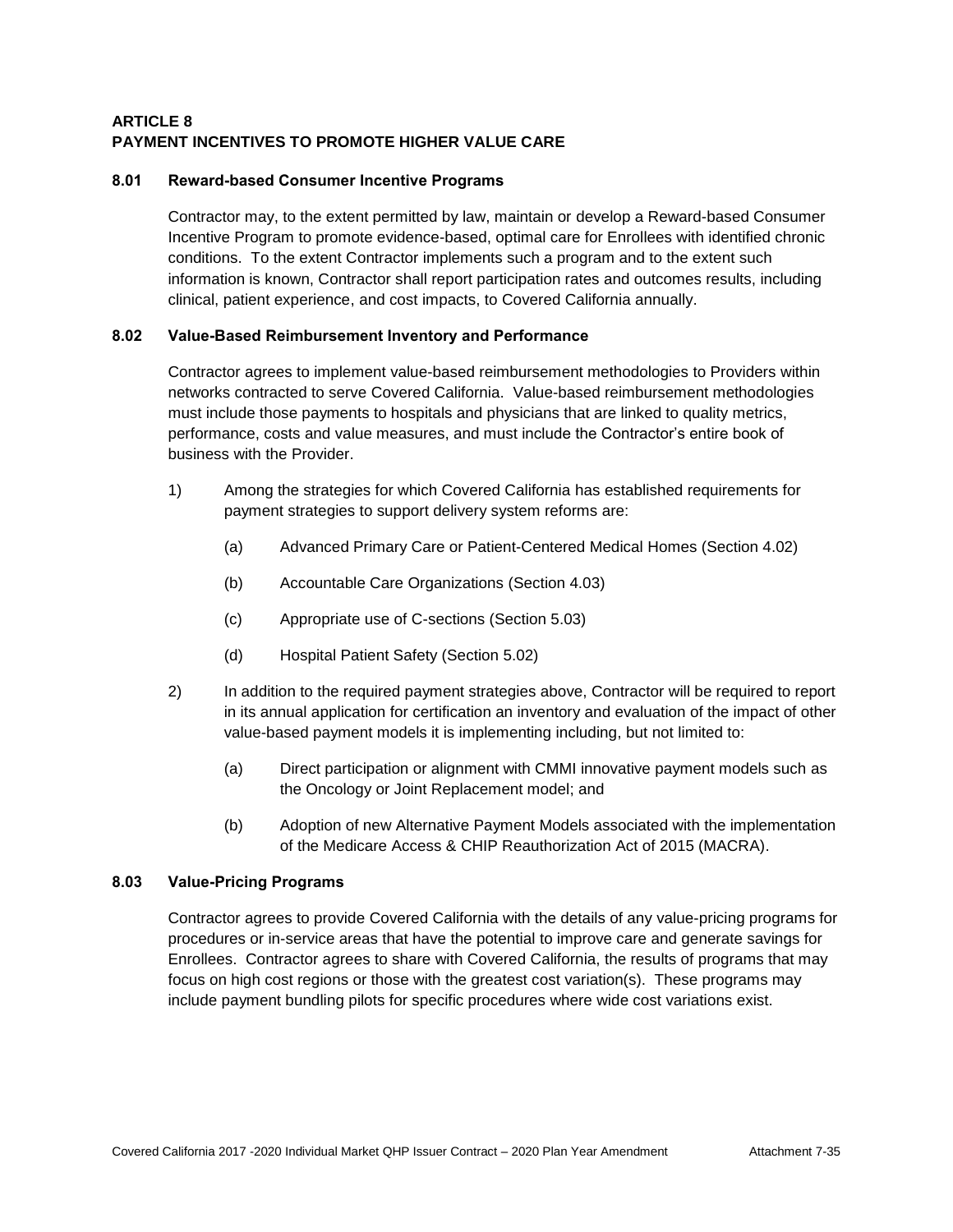# **8.04 Payment Reform and Data Submission**

- 1) Contractor agrees to provide information to Covered California pursuant to this Article 8, understanding that Covered California will provide such information to the Catalyst for Payment Reform's (CPR) National Scorecard on Payment Reform and National Compendium on Payment Reform.
- 2) The CPR National Scorecard will provide a view of progress on payment reform at the national level and then at the market level as the methodology and data collection mechanisms allow.
- 3) The CPR National Compendium will be an up-to-date resource regarding payment reforms being tested in the marketplace and their available results. The Compendium will be publicly available for use by all health care stakeholders working to increase value in the system.
- 4) Contractor must annually report on the progress and impact of value-oriented payment initiatives imputed to the Purchaser's annual spend for the preceding calendar year, using both the format and calculation methodology in the annual certification application, and CPR's Payment Reform Evaluation Framework.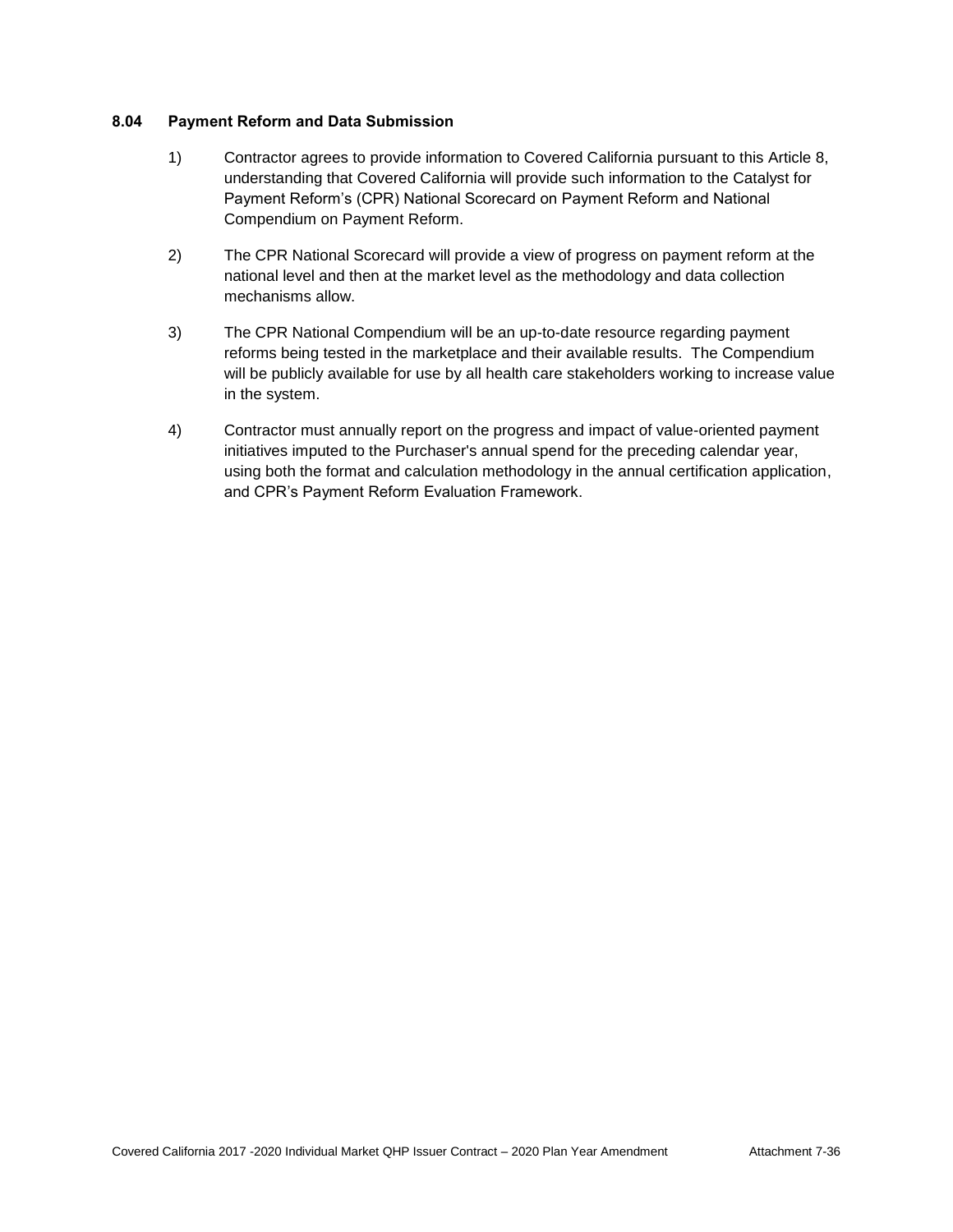# **QUALITY, NETWORK MANAGEMENT, AND DELIVERY SYSTEM STANDARDS**

# **GLOSSARY OF KEY TERMS**

**Accountable Care Organization (ACO)** - A system of population-based care coordinated across the continuum including multi-discipline physician practices, hospitals, and ancillary Providers with combined risk sharing arrangements and incentives between health plans and Providers, and among Providers across specialties and institutional boundaries. The ACO is held accountable for nationally recognized evidence-based clinical, financial, and operational performance, as well as incentives for improvements in population outcomes. As Providers accept more accountability under this provision, health plans shall be aware of their obligations.

**Bundled Payments (also known as Global Payment Bundles, episode-of-care payment, or global case rates)** - An alternative payment method to reimburse healthcare Providers for services that provides a single payment for all physician, hospital, and ancillary services that a patient uses in the course of an overall treatment for a specific, defined condition, or care episode. These services may span multiple Providers in multiple settings over a period of time, and are reimbursed individually under typical fee-for-service models. The Payment Bundle may cover all inpatient/outpatient costs related to the care episode, including physician services, hospital services, ancillary services, procedures, lab tests, and medical devices/implants. Using Payment Bundles, Providers assume financial risk for the cost of services for a particular treatment or condition, as well as costs associated with preventable complications, but not the insurance risk (that is, the risk that a patient will acquire that condition, as is the case under capitation).

**Care Management** - Healthcare services, programs, and technologies designed to help individuals with certain long-term conditions better manage their overall care and treatment. Care management typically encompasses Utilization Management (UM), Disease Management (DM), and Case Management (CM). Care Management's primary goal is to prevent the sick from getting sicker, and avoiding acute care events. Care Management is usually considered a subset of Population Health Management.

**Complex Conditions** - Clinical conditions that are of a complex nature that typically involve ongoing case management support from appropriately trained clinical staff. Frequently, individuals have multiple chronic clinical conditions that complicate management ("polychronic") or may have a complex, infrequent specialty condition that requires specialized expertise for optimal management.

**Contractor** - The Health Insurance Issuer contracting with the Exchange under this Agreement to offer a QHP and perform in accordance with the terms set forth in this Agreement.

**Delivery System Transformation** - A set of initiatives taken by purchasers, employers, health plans, or Providers, together or individually, to drive the creation and preferred use of care delivery models that are designed to deliver higher value aligned with the "Triple Aim" goals of patient care experience including quality and satisfaction, improve the health of the populations, and reduce the per capita cost of Covered Services. Generally these models require improved care coordination, Provider and payor information sharing, and programs that identify and manage populations of individuals through care delivery and payment models.

**Enrollees** – Enrollee means each and every individual enrolled in a QHP offered through the Exchange for the purpose of receiving health benefits.

**The Exchange** – The California Health Benefit Exchange, doing business as Covered California and an independent entity within the Government of the State.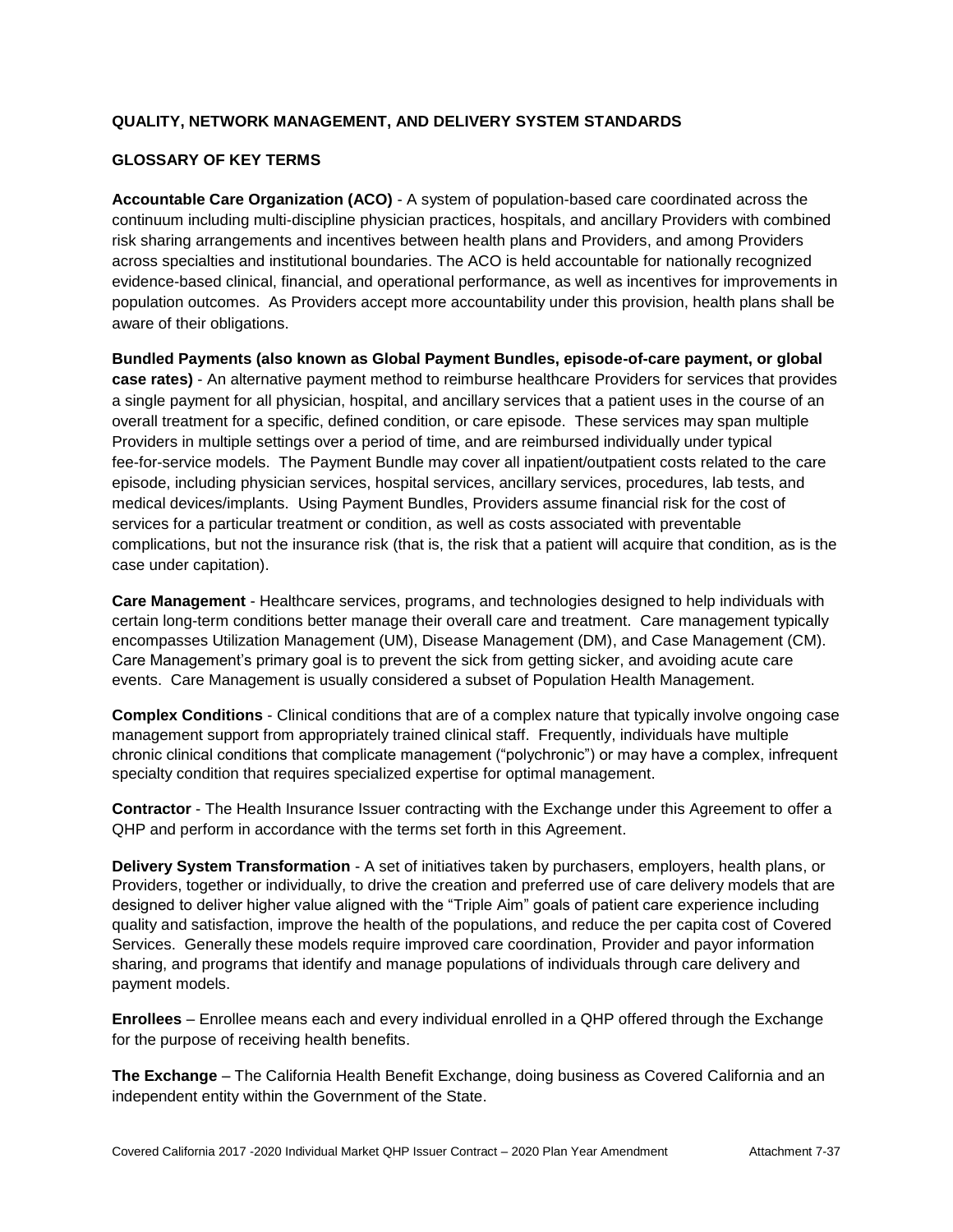**Health Disparities** - Healthy People 2020 defines a health disparity as "a particular type of health difference that is closely linked with social, economic, and/or environmental disadvantage. Health disparities adversely affect groups of people who have systematically experienced greater obstacles to health based on their racial or ethnic group; religion; socioeconomic status; gender; age; mental health; cognitive, sensory, or physical disability; sexual orientation or gender identity; geographic location; or other characteristics historically linked to discrimination or exclusion."9 Racial and ethnic disparities populations include persons with Limited English Proficiency. (LEP).

**Health Equity** - Healthy People 2020 defines health equity as the "attainment of the highest level of health for all people. Achieving health equity requires valuing everyone equally with focused and ongoing societal efforts to address avoidable inequalities, historical and contemporary injustices, and the elimination of health and health care disparities."

**Health Insurance Issuer** - Health Insurance Issuer has the same meaning as that term is defined in 42 U.S.C. § 300gg-91 and 45 C.F.R. § 144.103.

**Patient Centered Medical Home** - A health care setting that facilitates partnerships between individual patients, and their personal physicians, and when appropriate, the patient's family. Care is facilitated by registries, information technology, health information exchange, and other means to assure that patients get the indicated care when and where they need and want it in a culturally and linguistically appropriate manner. The medical home is best described as a model or philosophy of primary care that is patientcentered, comprehensive, team-based, coordinated, accessible, and focused on quality and safety.

**Primary Care** - The provision of integrated, accessible health care services by clinicians who are accountable for addressing a large majority of personal health needs, developing a sustained partnership with patients, and practicing in the context of family and community. (IOM, 1978) Contractors may allow enrollees to select Nurse Practitioners and Physician Assistants to serve as their Primary Care clinician. Covered California does not require that Primary Care clinicians serve as a "gatekeeper" or the source of referral and access to specialty care. Covered California recognizes Internal Medicine, OBGYN, Pediatrics, General Practice, and Family Medicine as primary care specialties.

**Population Health Management** - A management process that strives to address health needs at all points along the continuum of health and wellbeing, through participation of, engagement with and targeted interventions for the population. The goal of a Population Health Management program is to maintain and/or improve the physical and psychosocial wellbeing of individuals through cost-effective and tailored health solutions.

**Preventive Health and Wellness Services** - The provision of specified preventive and wellness services and chronic disease management services, including preventive care, screening and immunizations, set forth under Section 1302 of the Affordable Care Act (42 U.S.C. Section 18022) under the Section 2713 of the Affordable Care Act (42 U.S.C. Section 300gg-13), to the extent that such services are required under the California Affordable Care Act.

**Qualified Health Plan or QHP**– A health care service plan contract or policy of insurance offered by a QHP Issuer and certified by Covered California.

**Qualified Health Plan Issuer or QHP Issuer** - means a licensed health care service plan or insurer that has been selected and certified by Covered California to offer QHPs through the Exchange.